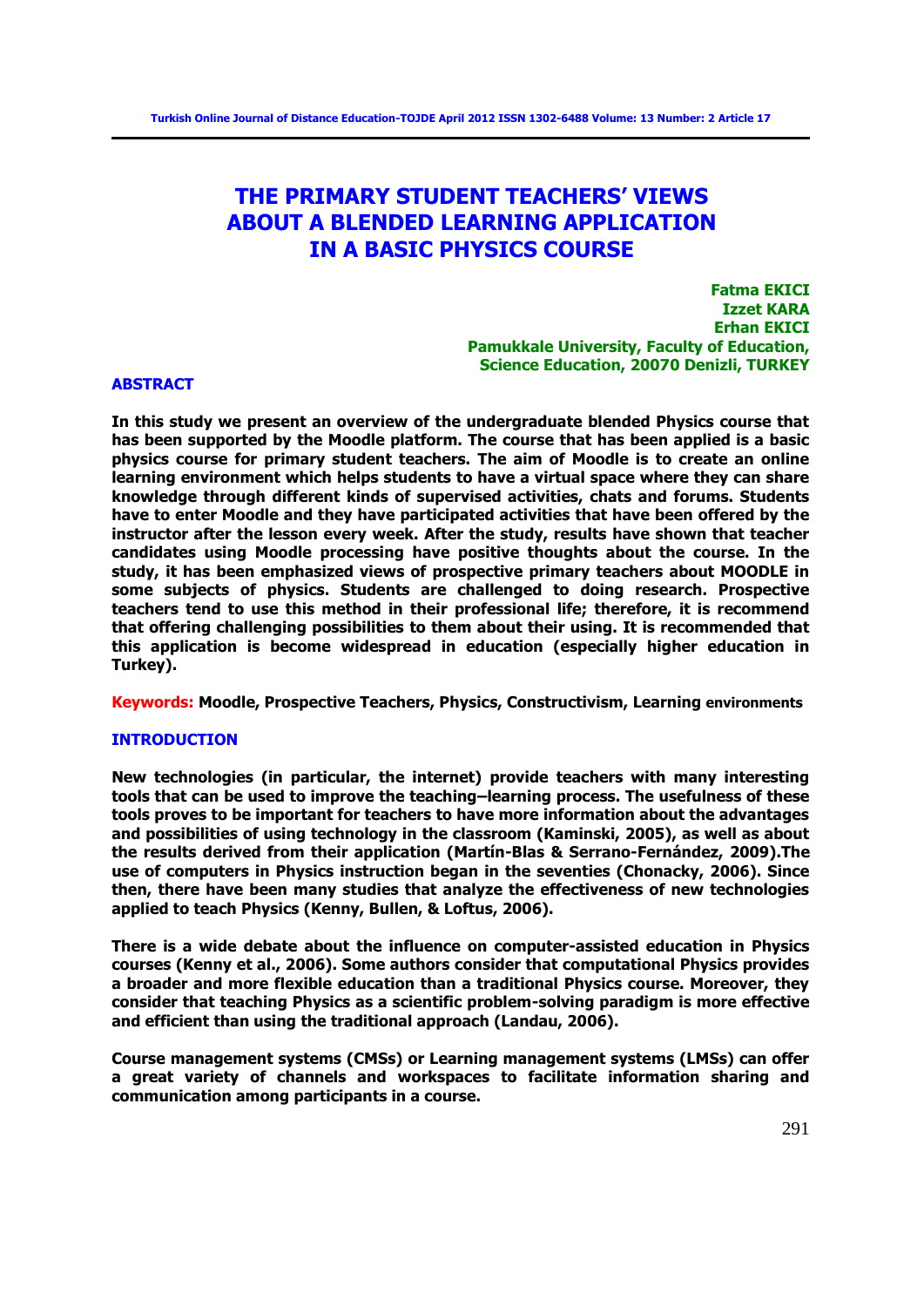**They let educators distribute information to students, produce content material, prepare assignments and tests, engage in discussions, manage distant classes and enable collaborative learning with forums, chats, file storage areas, news services, etc. Some examples of commercial systems are Blackboard (BlackBoard, 2007), WebCT (WebCT, 2007) and Top-Class (TopClass, 2007) while some examples of free systems are Moodle (Moodle, 2007), Ilias (Ilias, 2007) and Claroline (Claroline, 2007). Nowadays, one of the most commonly used is Moodle (Modular Object Oriented Developmental Learning Environment), a free learning management system enabling the creation of powerful, flexible and engaging online courses and experiences (Rice, 2006).** 

**Its modular design makes it easy to create new courses, adding content that will engage learners and it is designed to support a style of learning called social constructionist pedagogy (Rice, 2006). This style of learning believes that students learn best when they interact with the learning material, construct new material for others, and interact with other students about the material. Moodle does not require the use of this style in the courses but it supports this style best, and it has a flexible array of module activities and resources to create five types of static course material (a text page, a web page, a link to anything on the Web, a view into one of the course's directories and a label that displays any text or image), as well as six types of interactive course material (assignments, choice, journal, lesson, quiz and survey) and five kinds of activities where students interact with each other (chat, forum, glossary, wiki and workshop) (Romero et al, 2008). The growing use of learning management systems (LMS), many of which automatically keep logs of student activity, presents an exciting means of narrowing this gap. Lately, many researchers have worked to exploit this potential, both in academic research and the design of practical online learning applications.** 

# **WHAT IS MOODLE? AND WHO USES MOODLE?**

**"Moodle is a free, open source course management system software package that is designed to help educators create quality online content and a collaborative, interactive environment to support their classroom courses" (Maikish, 2006). Moodle has two meanings. "First, it is an acronym for Modular Object-Oriented Dynamic Learning Environment". "Moodle is also a verb that describes the process of lazily meandering through something, doing things as it occurs to you to do them, an enjoyable tinkering that often leads to insight and creativity" (Cole & Foster, 2008). Many types of institutions use Moodle. Business and education institutions alike use it; although, it was originally designed with a social constructionist philosophy which makes it more appealing to educators. This is the understanding that students learn by doing and that learning is more effective when it is constructed from the experience of others (Tuzi, 2007). "Collaborative learning and discovery are at the foundation of this CMS application" (Tuzi, 2007). It was "designed to be an easy to use, intuitive learnercentered system" (Carmichael, 2008. para. 4).**

**Users of Moodle describe it in various ways. The technology team describe it as an interactive learning environment that enables "teachers and students to easily share information in pursuit of creating learners prepared for the 21st century" (as cited in Durham Academy, 2008). San Diego Unified School District defines Moodle as a way to "deliver online courses and to supplement traditional face-to-face courses.Moodle is an Open Source, web-based software package designed using sound pedagogical principles to help educators create effective online, constructivist, learning communities" (SDUSD Educational Technology,). Buddie describes it as an environment that "allows the tutor to create core resources and activities that guide the students as opposed to traditional approaches to teaching which can lead to ineffective learning, as they imply a passive transfer of knowledge from teacher to student" (2006).**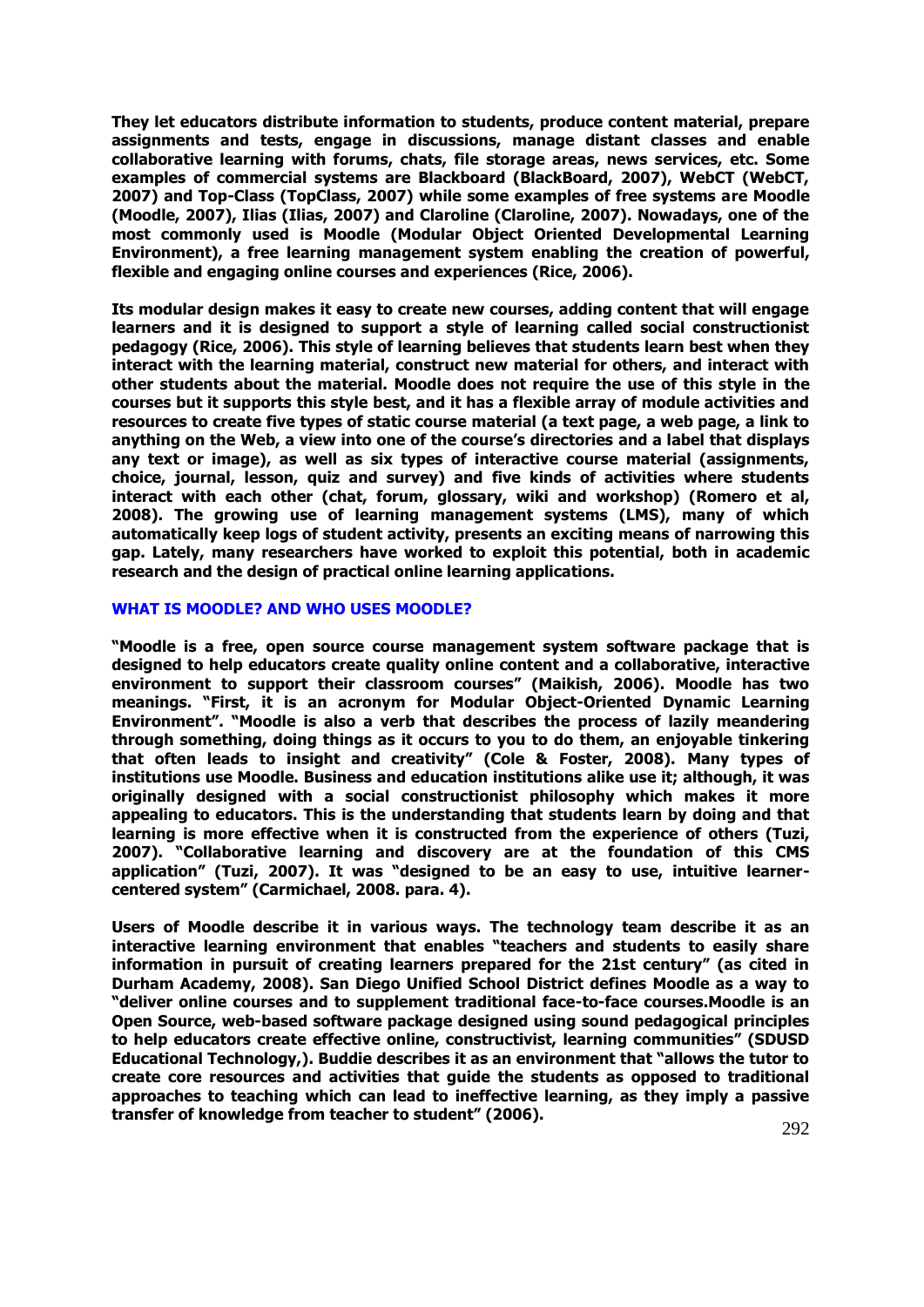# **WHAT IS MOODLE OFFERS? (TEACHING, LEARNING, EVALUATION AND/OR ASSESSMENT)**

**Moodle has several features that can be used in various ways. Since so many users are registered to use Moodle, it is easier to find assistance to learn more about the features. Several third-party groups have created help sites for Moodle users (Tuzi, 2007). The project manager for Cumbria and Lancashire Education Online (CLEO) in the UK says that Moodle offers a lot of flexibility. Primary schools use it for project-based work; while secondary schools have a broader range of use (Mudle, 2007). Each Moodle course room can be unique and individual. The teachers can choose the themes, modules, layout and so on of their own Moodle classroom (Tuzi, 2007).** 

**Moodle has over 100 gradable activity modules and plug-ins (Tuzi, 2007). This includes items such as quizzes, tests, and essay workshops. Teachers can create quizzes that include a variety of styles of questions: multiple choice, fill-in-the-blank, essays, short answers, true/false and matching. These quizzes can be graded online and can be designed to provide instant feedback for each question of the quiz. A feature that teachers should enjoy is its ability to grade these online quizzes. Some teachers even use this for online homework quizzes so that students will have a desire to complete the homework (Maikish, 2006).** 

# **INSTRUCTORS' ROLE IN MODDLE APPLICATION**

**Integrating technology into the delivery of a college course inherently changes the role of faculty in that course (Bennett & Lockyer, 2004, Berge, 2000, Palloff & Pratt, 1999, Wolcott, 2003). The role of the instructor in an online course has changed to one of a mentor, facilitator and coach (Hardy & Bower, 2004; Hirumi, 2005; Palloff & Pratt, 1999). This change in role enabled students to discover meaningful experiences by constructing their own knowledge in the online course environment (Bangert, 2004; Ko & Rossen, 2004; Rovai, 2004; Palloff & Pratt, 2001).** 

**In the earlier research, professors at the University of Georgia perceived three primary roles when teaching online: course customization, facilitation, and grading and assessment. Course customization referred to the adjustments that these faculty members made in their courses, checking, updating and adjusting content, revising the courses' activities and the discussion assignments. Fifty percent of the instructors in this study identified with the student as being the center of the course experience, that they take the primary role in their own learning and that the faculty member should facilitate the course. A look at the archived courses revealed the third area, the course evaluator/grader. Professors confirmed that a tremendous amount of time was spent in the course grading assignments and giving feedback to students (Morris, Xu, & Finnegan, 2005).**

# **MOODLE AND CONSTRUCTIVISM**

**Constructivism refers to an environment where learners build or construct their learning experiences. This requires a much different approach to teaching and learning than the traditional classroom environment (Conrad & Donaldson, 2004; Land & Hannafin, 2000; Palloff & Pratt, 2005; Savery & Duffy, 2001). Bedard-Voorhees (2005) described the change in moving to more learner-centered online activities as one in which the learners must take charge of their own learning.** 

**A student-centered learning environment (SCLE), in the true sense of the concept, is one where students make decisions regarding their own learning and is designed from a constructivist framework (Land & Hannafin, 2000; Savery & Duffy, 2001).**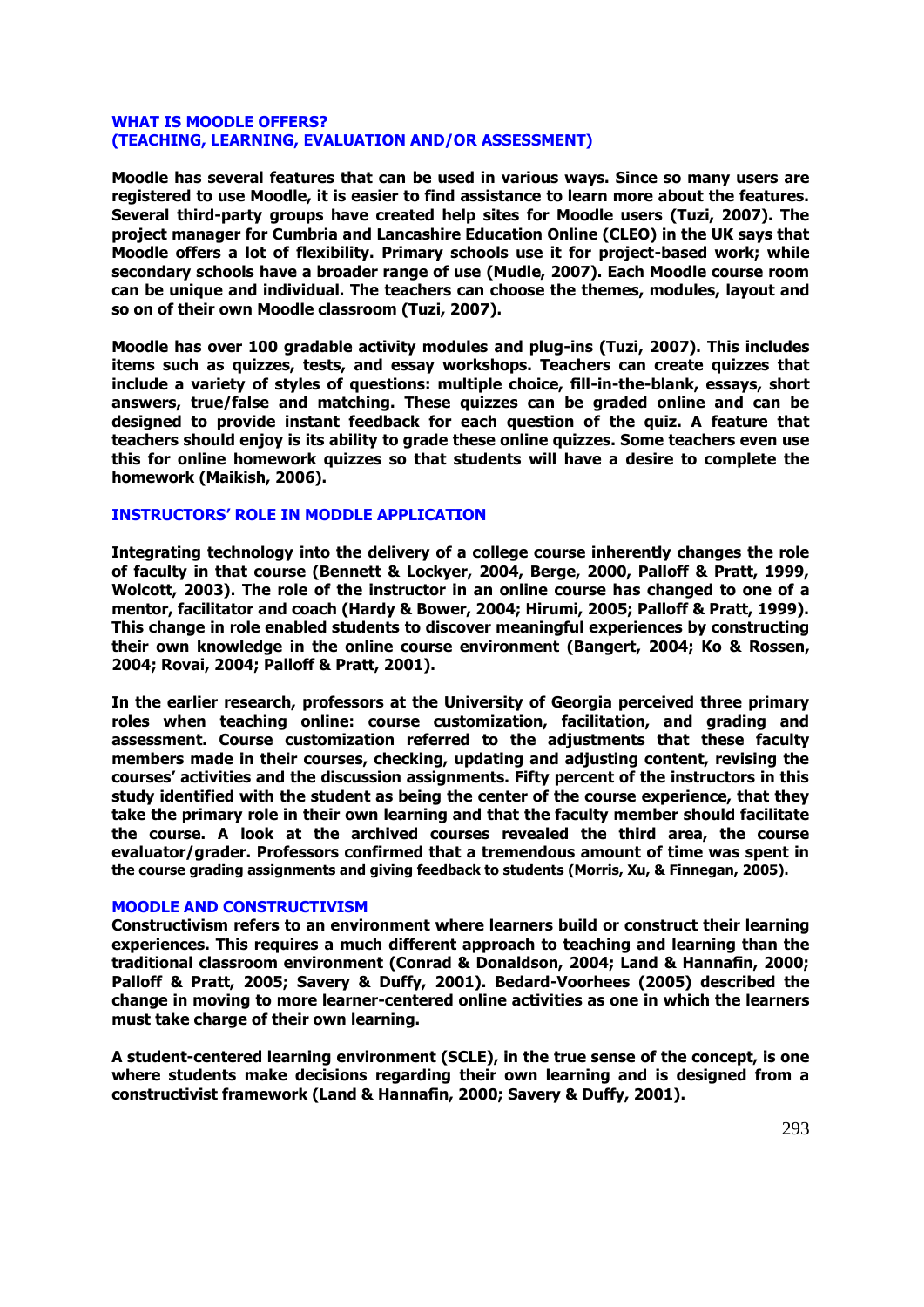**Moodle was designed to support those who are interested in developing constructivist, student-centered learning environments (Dougiamas & Taylor, 2003). Moodle is a content management system that has adopted a social constructivist theory. "Social constructivism is based on the idea that people learn best when they are engaged in a social process of constructing knowledge through the act of constructing an artifact for others" (Cole, 2005). Benbunan-Fich, Hiltz and Harasim (2005) described the collaborative nature of learning in an Asynchronous Learning Network (ALN) as based in the roots of constructivism. Community building comes from the constructivist approach in teaching and learning. In constructivist theory, learning occurs through actual experience, building knowledge through the interaction between the student and the material, or between students, and not necessarily just because the teacher delivered information (Alavi & Dufner, 2005; Benbunan-Fich, et al., 2005; Land & Hannafin, 2000; Preece, 2000). Community and collaboration are two concepts that, as Palloff and Pratt (2005) stated, are heavily intertwined, with each feeding the other. Alavi and Dufner (2005) described collaborative learning as a "learner-centered and team based approach based on constructivist and social learning theories". Antonenko et al. (2004) conducted an analysis of Moodle using a framework developed by Hannafin and Land (1997). "Learning environments, directed as well as constructivist, are rooted in five core foundations: psychological, pedagogical, technological, cultural, and pragmatic" (Hannafin, 1997). Figure 1 shows the five components of the core foundations of a student-centered learning environment.** 

**By breaking down these five foundations and looking at the various components of Moodle, Antonenko et al. (2004) were able to determine that it does provide a constructivist learning environment.** 



**Figure: 1 Five Components of Student Centered Learning Environment (Hannafin, 1997)** 

**Their findings concluded that it is possible to promote the design of a Moodle that integrates general principles of constructivist learning and provides an online learning context that supports student-centered pedagogy.** 

# **MATERIAL AND METHODOLOGY**

**In this study, in the department of primary education at the faculty of education, in addition to face-to-face teaching, Moodle course management system was used to enhance the effectiveness of teaching Basic Physics. 57 students were participated in the study, who took on General Physics classes of the summer term in 2009.**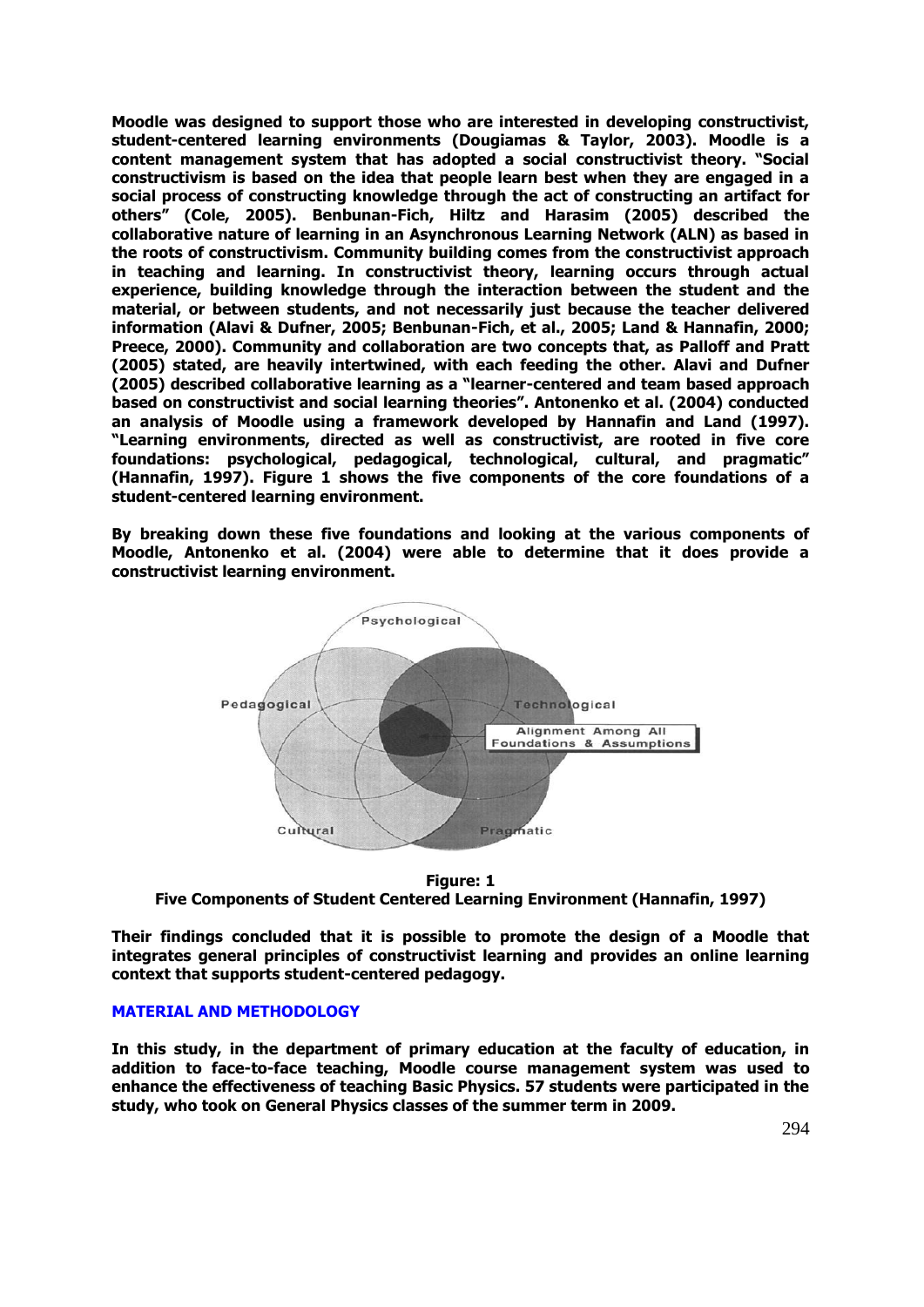**The study covered seven weeks. Firstly, the participants were listed and recorded in the Moodle media and they were informed of that. Weekly class notes of the subjects were transferred into the Moodle media immediately after they were studied in the class. A Forum in Moodle was also designed to foster in-class interaction among the students and they were also asked to share the subject-related questions of their own in the medium. Midterm and general exams were done in the computer lab using the Moodle interface. Figure 2 shows Moodle homepage screenshot. Among the students taking on the Basic Physics as their subject, four of them were picked up by randomly selection and a preinterview with them was held on the use of Moodle. Following the interview nine-item questionnaire were given to the students on teaching and assessment purposes. Students were also asked to answer the questions using the Moodle interface. The answers given by the participants were encoded by three specialists using the program of HyperResearch 2.8. They were later analyzed and the results were shown in Frequency Tables.**



**Figure: 2 Moodle Intro Page** 

# **FINDINGS**

**Findings derived from semi structured interview source were depicted in the form of frequency values in Tables using HyperResearch 2.8 qualitative data analysis program. Each of the answers given to questions by the students was coded and compared by three separate researchers. Comparisons showed that the consistency rate was by %81. Every single interview item directed at the candidate teachers was put into Tables and there on commented.** 

**Table: 1 Results of Data Analysis for Question 1** 

| Gender | <b>Frequency</b> | Question 1. In your daily life are you able to make out the<br>relationship between the physical principles and the everyday<br>happenings and then be able to comment on? |    |        |  |  |
|--------|------------------|----------------------------------------------------------------------------------------------------------------------------------------------------------------------------|----|--------|--|--|
|        |                  | yes                                                                                                                                                                        | no | partly |  |  |
| female | <b>Frequency</b> | 9                                                                                                                                                                          | 4  | 8      |  |  |
| male   | <b>Frequency</b> | 4                                                                                                                                                                          | 5  |        |  |  |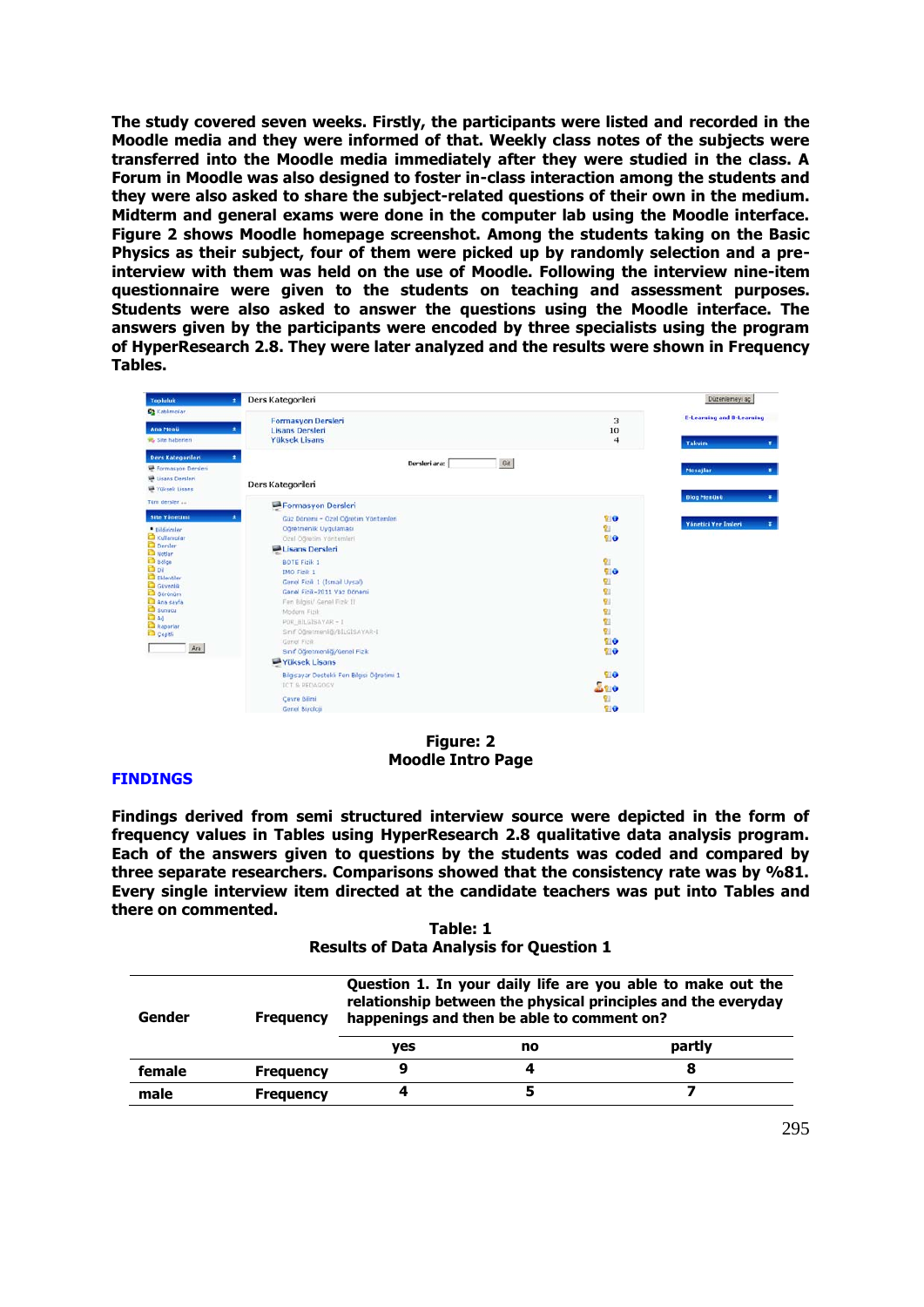**Total 18 students 9 of whom are male and the remaining 9 female students gave answers to the following question: "In your daily life are you able to identify the relationship between the physical principles and everyday events and then be able to comment on?" and they stated that they can set up relations between the physical principles and the daily events (See Table: 1). Some of the student statements are quoted below:** 

> **Yes, there is a mobility platform in life itself anyway…and to be able to see the positive effects of this mobility, thinking that it is a must to be on the axis of balance I can set up relations with principles of physics…**

> **As I was a student holding equally-weighted score until I came to the university, I could hardly have information about physics. Here in this school I have learned the basics. Until very recently I have not had any skill to be able to comment on the situations I face in terms of the physical principles. Now, thanks to the examples you gave us during class sessions, I notice that these physical principles do exist in our daily life.**

> **In daily life, in situations I confront I am able to predict relations in terms of physical principles. For instance; gravitation, light I have the opinion that physics is a science interwoven into our life. At times I do recollect some examples given during the class when I watch students playing balls, when I push door handles or when I carry things.**

**Total 9 students 5 of whom are male and the remaining 4 female students gave answers to the following question "In your daily life are you able to identify the relationship between the physical principles and the everyday events and then be able to comment on?" and they stated that they cannot set up relations between the physical principles and the events they confront in daily life (see Table: 1).** 

**Some of the student statements are quoted below:** 

**No. Rather than physics I do relate them to geography. No. Never had I thought of that.** 

**Total 17 students 7 of whom are male and the remaining 8 female students gave answers to the following question "In your daily life are you able to identify the relationship between the physical principles and the everyday events and then be able to comment on?" and they stated that they can sometimes set up relations between the physical principles and the daily events (see Table: 1). Some of the student statements are quoted below:** 

> **Taking the examples the teacher gives us into consideration I sometimes make correlations between and sometimes I cannot.**

**I cannot tell it exactly but I do it at times on some certain subjects…and it is my opinion that most people can comment on subjects I could comment on anyhow…**

**To the question of "Are you at difficulty in understanding physics subjects?" totally 34 students, 14 of whom are female and the rest 20 are male, replied that they had difficulty in understanding the subjects.** 

**Reasons for students' difficulties in understanding were encoded and are shown in tabular forms. Some of the students have stated their difficulties as such:**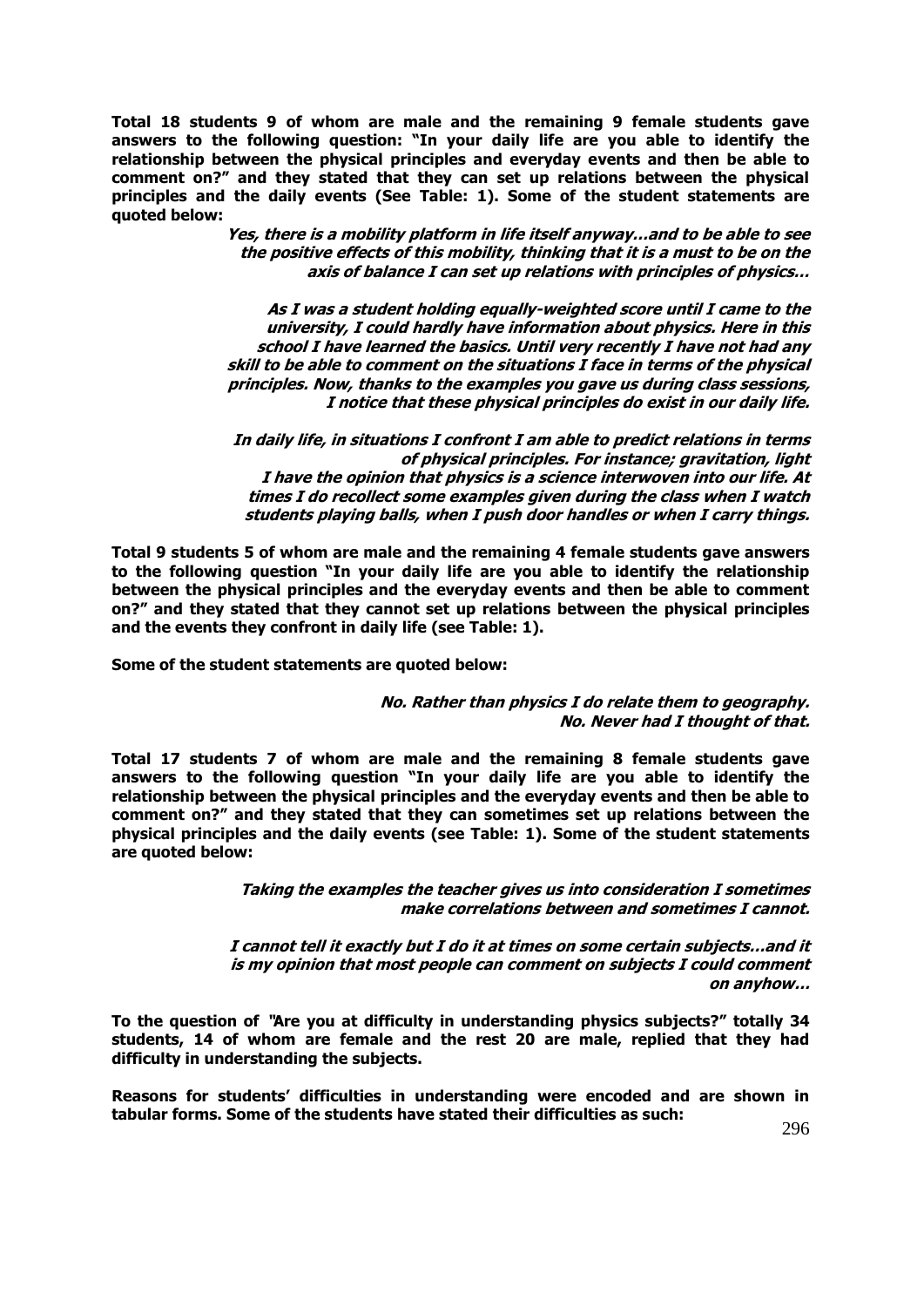**I cannot fully grasp physics subjects during the class hours because class hours are short and classroom situation is not favorable. It is too hot in summer inside, some materials and teaching tools could be used. For instance some experiment could be done. Back at home I could think of more examples in life when I went over the subject. For example; Newton's law of motion and energy helped me do more jobs using less energy.** 

**Yes. I have been in difficulty in understanding physics lessons since I first started it at lycee… However I studied physics in high school it was not a push on my side thinking that scores I would get on physics could not be of any use in qualifying for the kind of department at university entrance exams. My poor background knowledge of physics therefore does not allow me to understand the physics now taught to us.** 

**Yes, I have a great difficulty. I have a strong prejudice against quantitative subjects since I have no concrete background for them. This is not just my problem, and it is the same suffering among the other students taking university entrance exams. Statistics of the current central testing system in Turkey show that there is a great gap between scores of social sciences and that of quantitative, especially in physics the average true answers barely reach 4 to 5 in the exams.** 

**In many universities physics is ranked as the most difficult of all subjects by students. Among many factors for the present unfavorable situation in learning physics, inadequate teaching system at primary education could be blamed. At the primary schools teachers are weak at getting the basics of the subject across to pupils.** 

**Yes, I think my difficulty sources from the fact that I am an equally weighted student. At the very time when the topics are taught I do understand but then after I feel at a loss to remember too many formulae. So it becomes a mix.** 

|        |           | subjects? |                |    |    | Question 2. Are you at difficulty in understanding physics |   |  |
|--------|-----------|-----------|----------------|----|----|------------------------------------------------------------|---|--|
| gender | frequency |           |                | A  |    |                                                            |   |  |
|        |           | A1        | A <sub>2</sub> | A3 | А4 | A5                                                         | в |  |
| female | frequency | 9         |                |    |    |                                                            | 6 |  |
| male   | frequency | 16        |                |    |    |                                                            |   |  |

**Table: 2 Results of Data Analysis for Question 2** 

**A: Yes, A1: Because I do not have background knowledge, A2: Because of the subject teachers, A3: Anxiety for scores, A4: Because of formulae, A5: Insufficient length of time for the lesson, B: No. I like Physics, C: Sometimes. Because I am a student holding Equally Weighted Score** 

**To the question "Do you have any difficulty in understanding physics subjects?" Students totally 7, six of who are female and one male, stated that they liked physics and that they did understand the subject with no difficulty (see Table: 2).** 

**Some of the students who had no difficulty stated as follows;**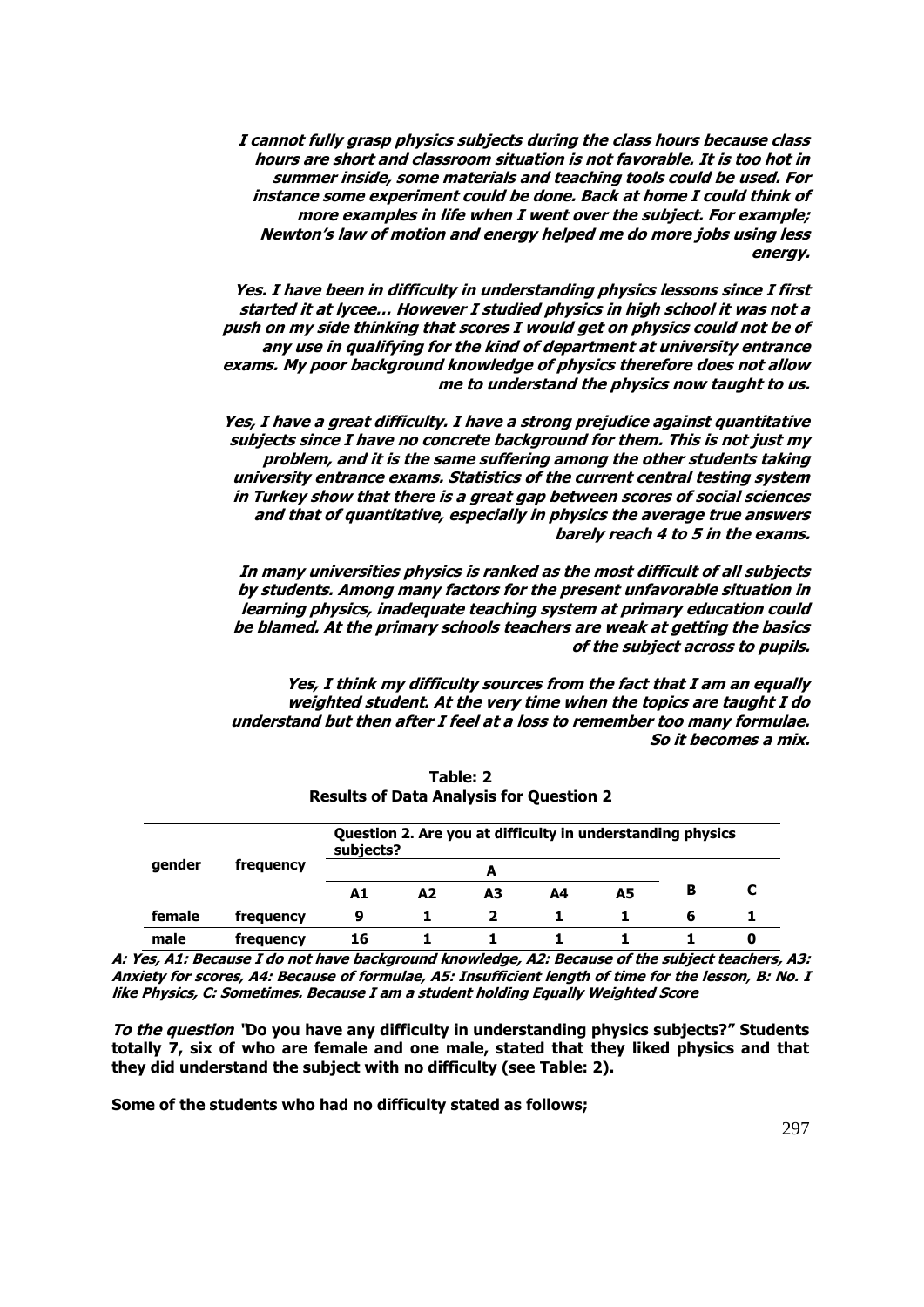**No, I have no difficulty, I think I love physics and it is because of my enjoyment for mathematics.** 

**No, I have no difficulty. I like maths. I think it helps to understand physics better.** 

| Gender | frequency | taught? |    |  | Question 3. Would you like the physics lessons be |
|--------|-----------|---------|----|--|---------------------------------------------------|
|        |           |         |    |  |                                                   |
| female | frequency |         | 14 |  |                                                   |
| male   | frequency |         |    |  |                                                   |

**Table: 3 Results of Data Analysis for Question 3** 

**A: At a more basic level, B: Practicing more examples/relating them to daily life happenings, C: Present system will do, D: Rather by teaching the very logic of physics E: Have no idea** 

**"How would you like the physics lessons to be taught?" To this question, two female and six male students stated that the physics topics should be taught in a simpler way (see Table: 3).** 

> **I would like the visuals to be used in teaching and explanations be made simpler.**

**I am very poor at physics. I speak for myself I would like the topics in physics to be taught in the way as it should be taught to a student who has no preliminary knowledge about it.** 

**Without going deeper into details concentrating on simpler formulae to solve the physics problems I think physics should be taught on a gradual basis from easier to upper level.** 

**I would like it to be designed accordingly for us in a simpler mode. It should be taught at a level lower than that of ours. Physics is a rather a comprehensive lesson so it could just as well be taught at a simpler surface level for teachers of primary school education. Basics will just do well and there is no need to go urther.** 

**As understood from students' statements, there is an expectation so as not to have too many operations and complex and formulas during the presentation of the subject.** 

**To the above mentioned question, 14 female and 11 male students have stated that physics classes should be taught by way of practicing on many more exercises relating them to the daily life experiences (see Table: 3).Those views released by students are;** 

> **In fact; I would like the lessons such as physics to be taught in labs. While describing the events if concrete examples were shown the learning experience would be inscribed in the mind of the students and learning would not fail to last long. I would say for myself that I learn better if I can draw a mental picture of something in my mind. When I do this I can set up relations between things and physics. I would like this kind of teaching system.**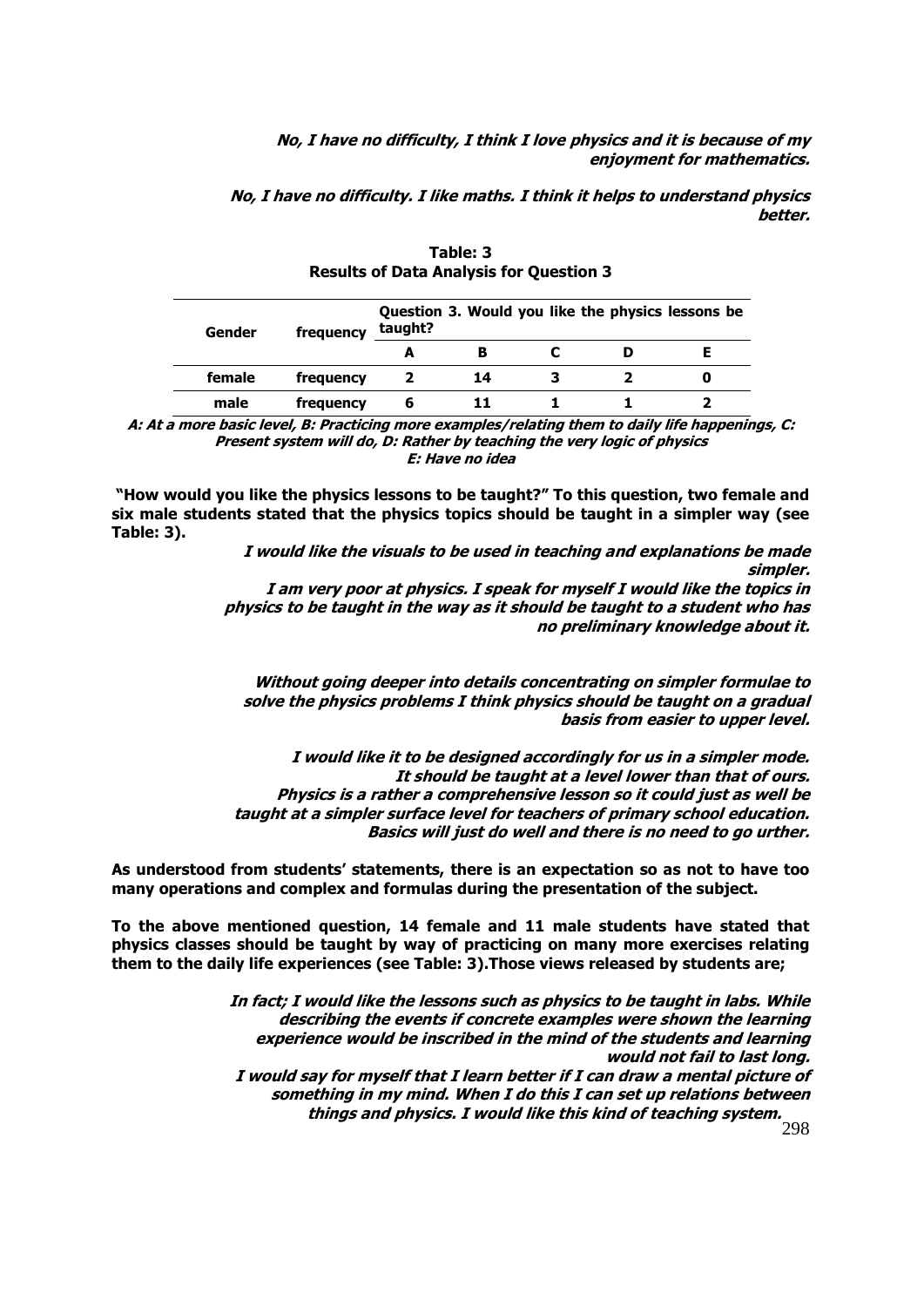**As much as possible questions should be derived from the real life examples to make learning more concrete and relate the questions to everyday life practices to enable the students develop a liking for physics. In my opinion teacher has an important role in teaching procedure, so they should employ more than one method while teaching.** 

**Should physics be taught on concrete basis then it would add more to the understanding of the topic by students. Because I think physics, itself, is a lesson in life. While giving tests that measure quantitative skills of students, verbal tests should also be given to test verbal skills. Questions on verbal skills to test conceptual understanding should be given and in the exams the number of questions for quantitative conceptual understanding should be equal. This way students having difficulty in understanding figures may find it easy to understand physics better** 

**To the question of "How you would like the physics lessons to be taught?" three female and one male student stated that they are happy with the current system of teaching.** 

**Those who share this idea claim as follows;** 

**I do not think this could be done otherwise, through a different method. I would say this method is the best. Apart from midterm and final exams, additional internet based tasks or take-homes could also be assigned to the students.** 

**These works should be credited for the evaluation of the total scores of the students each.** 

**In fact the current system is not bad at all. Some additional efforts could be exhorted to make it more fun for the student.** 

**How would you like the physics lessons to be taught? To this question, two female and six male students stated that the physics should be taught conceptually by concentrating more on its logic rather than using just figures. They state as follows:** 

> **Logic should be taught rather than formulae. Instead of memorizing formulae, teaching through reasons.**

| gender |           |    |    |    |    | Question 4. Are you content that physics<br>classes are done through moodle? Why? |    |  |
|--------|-----------|----|----|----|----|-----------------------------------------------------------------------------------|----|--|
|        | frequency |    | А  |    |    | в                                                                                 |    |  |
|        |           | A1 | A2 | А3 | Α4 | B1                                                                                | B2 |  |
| female | frequency |    | 10 |    |    |                                                                                   | O  |  |
| male   | frequency |    |    |    |    |                                                                                   |    |  |

# **Table: 4 Results of Data Analysis for Question 4**

299 **A: yes, A1: Yes. It came out to be a different experience., A2:Yes.I can go over the lessons through internet. A3: Yes, it is a great thing to send questions and share them A4: Yes, it is nice to see exam scores instantly. B: No. B1: No, there is no access to internet at every location. B2: No. I am not competent enough on computer. C: I could not get used to**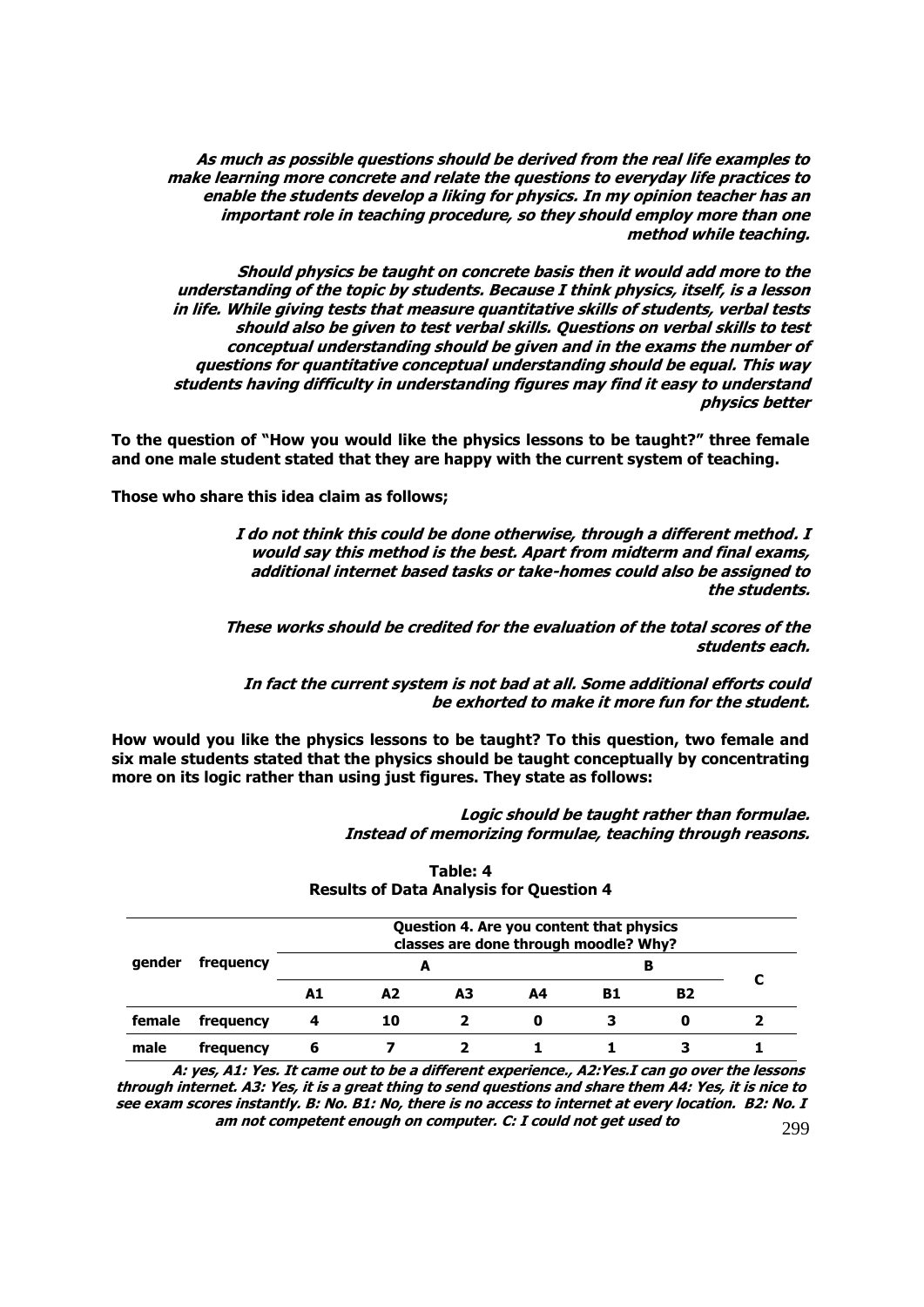**"Are you happy that physics classes are done through Moodle? Why?" This question was asked and it was encoded in two phases. The first phase is grouped as to whether there is satisfaction or not; the second phase was grouped as to the reasons. Accordingly there are 9 groupings; three of which are top code and six are sub code.** 

**"Are you happy that physics classes are done through Moodle? Why?" To this question, 33 participants gave answers saying "Yes, I am happy".** 

**10 students 4 of whom are female and 6 male said they were happy because it was a different experience. 17 students 10 of whom are female and 7 male uttered satisfaction because they could repeat the subjects through the internet. 4 students 2 of whom are male and 2 female stated that they were happy because Moodle enabled them to send and share questions (see Table: 4). One student said:** 

> **I was happy with Moodle because I could see his exam scores instantly Some of the views uttered by students are as such: I am happy that classes are done through Moodle because when I fell short of taking notes during the lessons I can go over the missing parts and make do.**

**Certainly yes… I need some help and at times from some of my friends registered on the system. It also tests our knowledge on technology. It saves us from paper consumption. I should also add that in case of any problem or difficulty I have the chance to contact you through the web address. I could say I am happy.** 

**Yes, it did great. At last we could follow everything through Moodle. We could see different questions and we are always on the contact and can share things.** 

**Of course, I am happy. To be able to see the announcements and follow them on-line are great.** 

**Yes, I am happy because it gives us more input and learning is not only in the class but also outside. I could say it sets up an out -of- the class learning medium and it could be developed further.** 

**What I like most about Moodle is I could see the exam results instantly. I wish you had not scared us that much before the exam. We developed a kind of prejudice.** 

**"Are you happy that physics classes are done through Moodle? Why?" To this question, 4 students, 3 of whom are female and 1 male said that they are not happy with Moodle because internet access is not always possible at any location and 3 male candidate teachers said that they are short of knowhow on internet and computer so they uttered dissatisfaction with Moodle(see Table: 4).** 

> **I am not happy. An easy access to internet is not possible for anyone anytime he wants. If I had an internet in hand I would think differently.Not much. Because I do not like to go to internet cafe and I know nothing about computer.**

**Exams on Moodle proved to be difficult and Moodle itself is not enough for subject instruction.**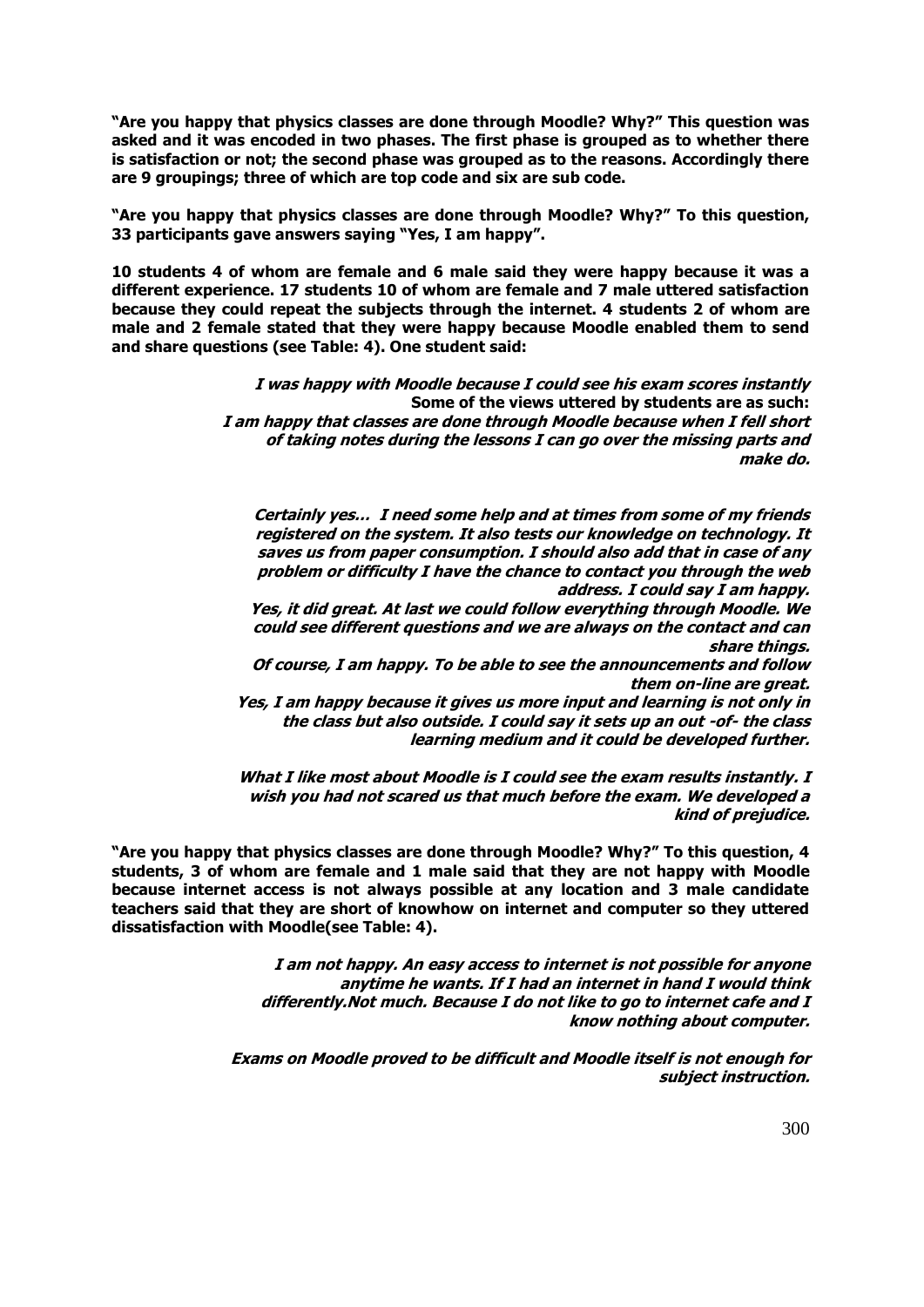**I am not happy. I do not have much chance to internet access. I am not used to following lessons through internet. Besides, the internet training we take is not sufficient** 

**Are you happy that physics classes are done through Moodle? Why? To this question, 2 female and a male student gave answers contrary to the expected stereotypes. They stated that they could not get used to it.** 

|        |                  |                 | Question 5. Did the use of Moodle have any effect on you to<br>change your ideas about physics lessons? |    |        |         |  |
|--------|------------------|-----------------|---------------------------------------------------------------------------------------------------------|----|--------|---------|--|
| Gender | <b>Frequency</b> | Yes             |                                                                                                         |    |        |         |  |
|        |                  | <b>Positive</b> | <b>Negative</b>                                                                                         | No | Partly | No idea |  |
| female | frequency        |                 |                                                                                                         | 10 |        |         |  |
| male   | frequency        |                 |                                                                                                         |    |        |         |  |

# **Table: 5 Results of Data Analysis for Question 5**

**"Did the use of Moodle have any effect on you to change your ideas about physics lessons?" To this question among the teacher candidates, 14 students, 7 students from both genders, said it had positive effect while 2 participants, one from each gender, said it had negative effects on them. 21 candidates, 10 female and 11 male, said no. 3 students, 2 female and a male student, said Moodle had an effect partly. 2 students said they had no idea (see Table: 5). Some of the expressions of the teacher candidates stating positive response to the question "Did the use of Moodle have an influence in changing your opinions about Physics course?" are as follows:** 

> **Yes. Especially what I listened in the course generating questions became more permanent.**

**Use of Moodle became influential, Moodle is contributive in Physics course and it also shows that internet is used not only for Msn but also useful for the courses at internet age (I think it can be more effective if used in all courses).** 

**Physics course has become more enjoyable with moodle, especially exams.** 

**Some of the expressions of the teacher candidates stating negative response to the question of "Did the use of Moodle have an influence in changing your opinions about Physics course?" are as follows:**

> **My opinions about the course changed in a negative way because I used to think that the course was difficult and upon that, the use of computer in this system made it more challenging and difficult.**

|               |                  |                 |                 |    |               | Question 6. Do you think use of Moodle in the course<br>made a change in your attitude towards Physics course? |
|---------------|------------------|-----------------|-----------------|----|---------------|----------------------------------------------------------------------------------------------------------------|
| Gender        | <b>Frequency</b> | Yes             |                 | No | <b>Partly</b> | No Idea                                                                                                        |
|               |                  | <b>Positive</b> | <b>Negative</b> |    |               |                                                                                                                |
| <b>Female</b> | <b>Frequency</b> | 10              | 0               | 10 | O             |                                                                                                                |
| <b>Male</b>   | <b>Frequency</b> | 10              |                 | 6  |               |                                                                                                                |

|  | Table: 6 |                                                |  |
|--|----------|------------------------------------------------|--|
|  |          | <b>Results of Data Analysis for Question 6</b> |  |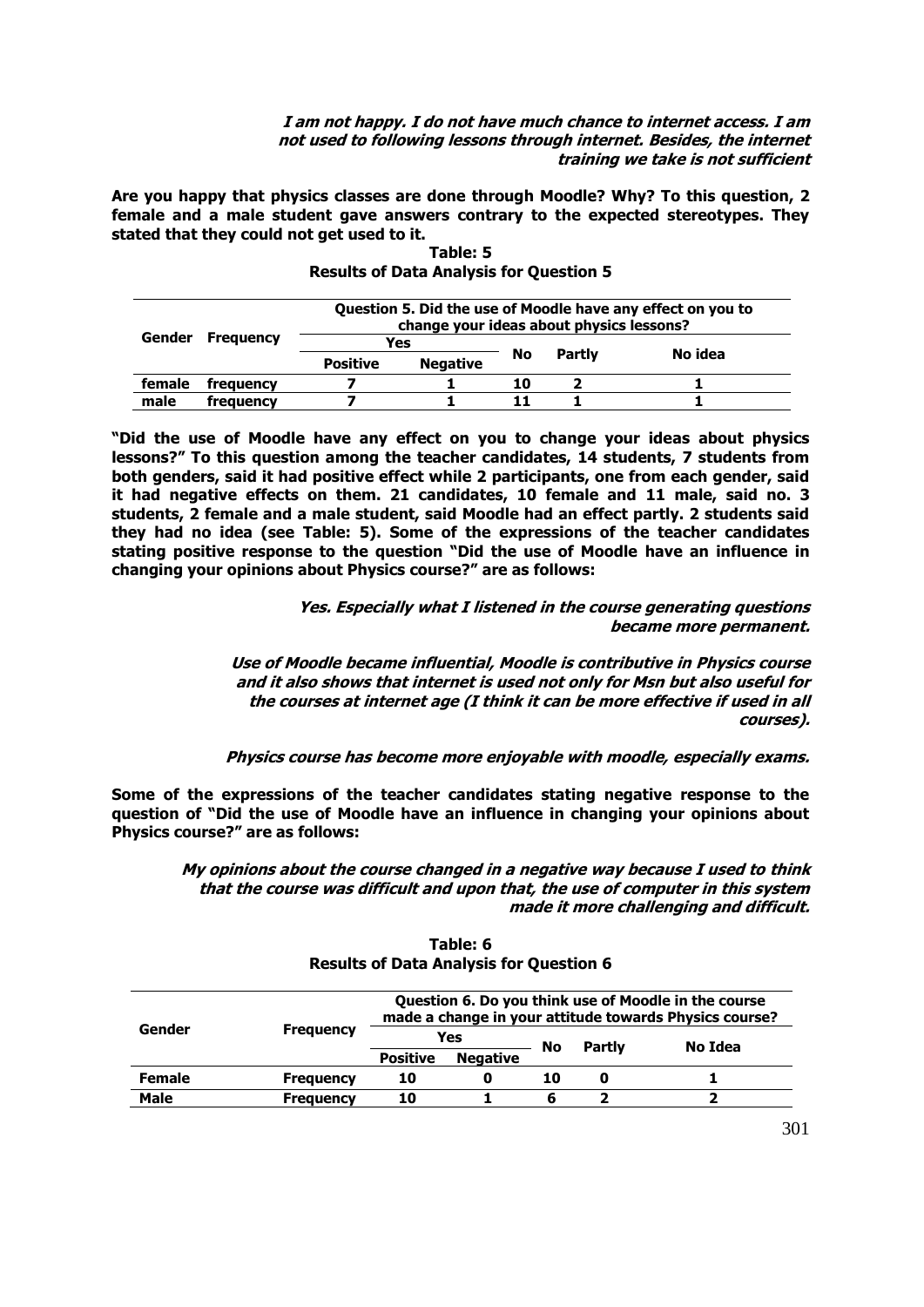**The question "Do you think the use of Moodle in the course made a change in your attitude towards Physics course?" has been asked to the candidates. 20 of the participants 10 female, 10 male, stated positively that "a change in their attitudes took place". 1 male teacher candidate stated "it made a negative change and decreased his interest in the Physics course" (see Table: 6). 16 participants (10 females and 6 males) stated "using this method created no change in their attitudes towards Physics course". 2 male teacher candidates expressed that "a partial change occurred" and 3 participants (1 female and 2 male) stated that "they have no idea about this matter".** 

| Gender        | <b>Frequency</b> | Question 7. Do you think of using Moodle while teaching<br>your course during your teaching life? Why? |    |                   |  |  |
|---------------|------------------|--------------------------------------------------------------------------------------------------------|----|-------------------|--|--|
|               |                  | Yes                                                                                                    | No | <b>Indecisive</b> |  |  |
| <b>Female</b> | <b>Frequency</b> | 18                                                                                                     |    |                   |  |  |
| Male          | <b>Frequency</b> | 18                                                                                                     |    |                   |  |  |

|                                                | Table: 7 |  |  |
|------------------------------------------------|----------|--|--|
| <b>Results of Data Analysis for Question 1</b> |          |  |  |

**The question "Would you consider using Moodle in your classes? Why?" has been asked. 36 teacher candidates (18 female/18 male) have stated that they consider building a Moodle platform and using this method throughout their future careers. 5 teacher candidates (3 female/2 male), on the other hand, have declared that although this method is agreeable, they don't consider using it because of some difficulties in the implementation phase, considering the conditions in Turkey. 1 male teacher candidates has indicated that he is indecisive about using it (see Table: 7).** 

**Here are some statements by some teacher candidates who have replied positively to the following questions: "Would you consider using Moodle in your classes? Why?":**

**Yes, I consider. Since I will be a class teacher, it would be of more benefit for my students if I could teach them how to use internet properly and effectively and do research.** 

**Of course I would consider, why not? Technology is developing gradually and teaching a lesson through technology should be a pleasant feeling.** 

**Of course I would consider. Today's been a technology era. In terms of providing simultaneous feedback for everybody under very busy circumstances, the benefits of Moodle are undeniable. Briefly, the best shortcut is "Moodle".**

**Yes. I would apply it because computer-based methods increase the practicability in education. And also missing a class won't be a deficiency by using this method.** 

**Yes, I would definitely consider. I think it won't be difficult to implement it since internet access has become widespread; and also it will be very beneficial to provide students with some materials related to a course and study on the Moodle. Moreover, sending assignments through Moodle will solve such problems as wasting paper, failing to reach teachers and failing to hand assignments on time.** 

**Here are some statements by some teacher candidates who have replied in the negative way to the following questions: "Would you consider using Moodle in your classes? Why?":**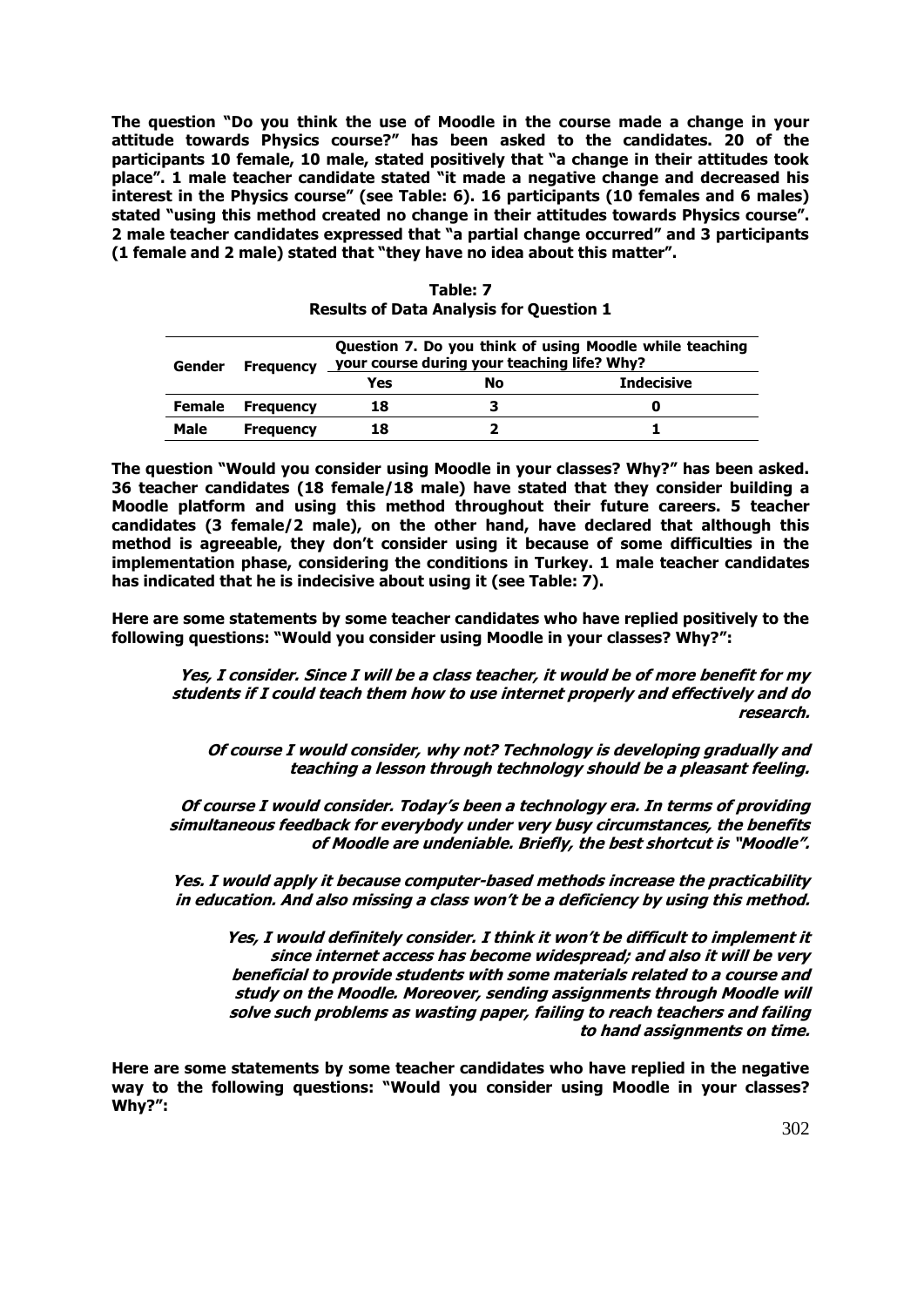# **I don't consider using it since I don't know how to use internet. No, I wouldn't; because there are also some people who do not like surfing on the internet or internet itself.**

**No, I wouldn't consider. In fact, I cannot consider because there are not many schools in our country which have the infrastructure for the implementation of it.** 

| Gender        | <b>Frequency</b> |    | Question 8. What are the main and the most important function<br>of using "moodle" for you? (teaching, providing extra course<br>materials, assessment, etc.) |  |  |
|---------------|------------------|----|---------------------------------------------------------------------------------------------------------------------------------------------------------------|--|--|
|               |                  |    |                                                                                                                                                               |  |  |
| <b>Female</b> | <b>Frequency</b> | 10 |                                                                                                                                                               |  |  |
| <b>Male</b>   | <b>Frequency</b> | 17 |                                                                                                                                                               |  |  |

# **Table: 8 Results of Data Analysis for Question 8**

**A: Teaching process, B: Course material, C: Interaction and sharing, D: Assessment E: Irrelevant/No answer** 

**"What is the main and the most important function of using Moodle for you?" is the question asked. 22 of the participants (10 female/12 male) have stated that "teaching process" is the most important application field of Moodle.** 

**12 of the participants (7 female/5 male) have indicated that it is "course material".** 

**Another female participant and 2 more participants (2 females) have chosen "interaction and sharing" and "assessment", respectively. Lastly, 5 teacher candidates (1 female/4 male) have either written irrelevant answers or no answers (see Table: 8).** 

**Some of the expressions of the teacher candidates responding as "instruction process" to the question "What is the main and the most important function of using Moodle for you?" are as follows:** 

> **It is very important for the instruction process, I think, if the site were a bit more appealing and has more resources in it, it would be a source which I could visit often and could make use of. I don't think it is appropriate for grading or assessment.**

**Its first function is that it should be so orderly for everybody to access in order to decrease its problems… It is important for instruction, let's say imagine that you finished your instruction but had no time to finish it, what can you do?, then comes the Moodle into engagement and enables everybody to learn the rest of the course… It attracts the attention of the students to the course more. If it weren't for such a thing, we would only listen to the course and would not have the need to look at the questions later on. However, we look at them now even if we don't want, and we look at what is sent though we don't post something.**

**Some of the expressions of the teacher candidates responding as "course grade" to the question "What is the main and the most important function of using Moodle for you?" are as follows:**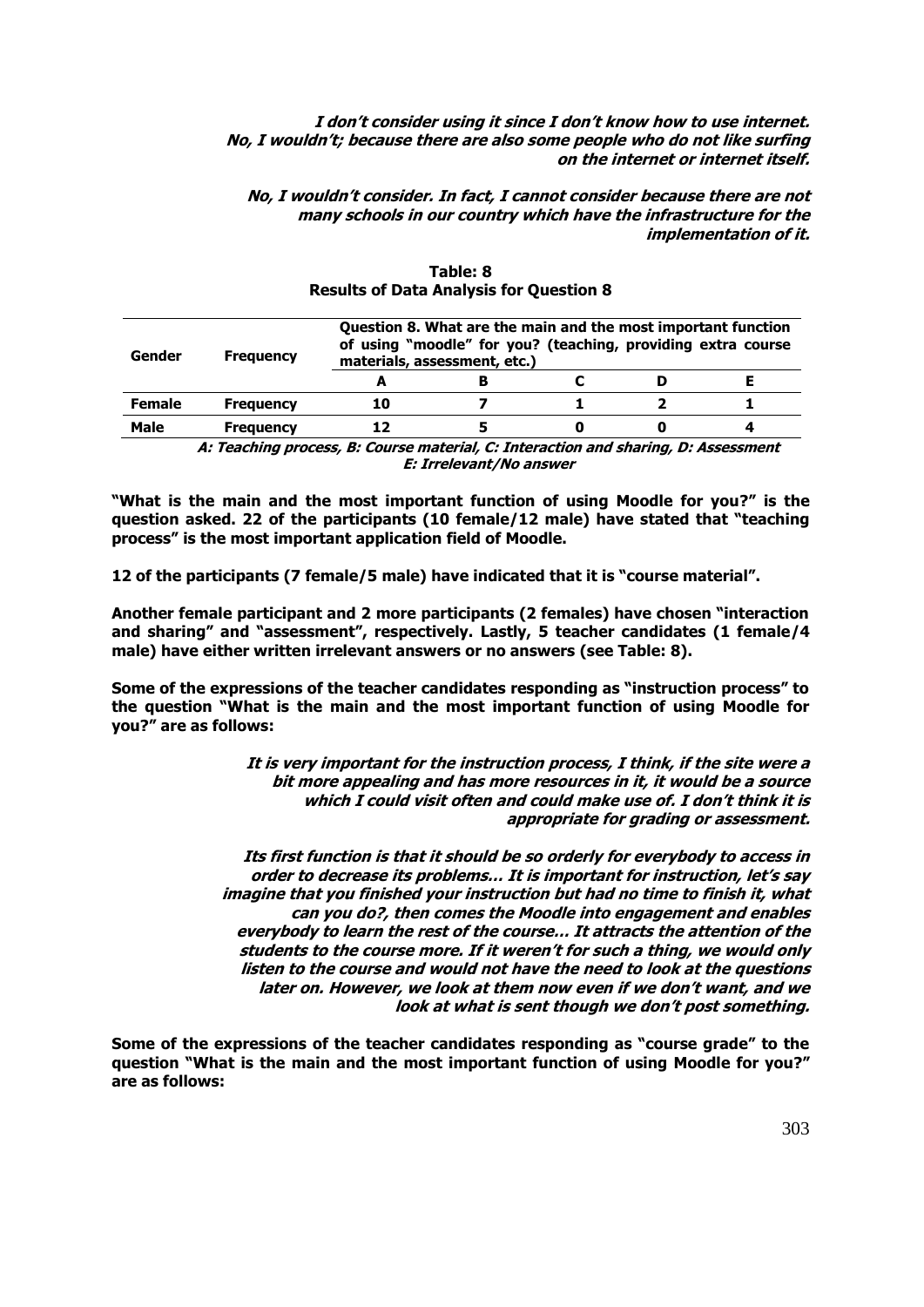**For course grad, it is a nice place for those who don't follow the course. I think the most important thing is learning the course grades instantly and learning the grades online. Even if we don't attend the courses, we don't have resource problems as they are shared.** 

| Gender | <b>Frequency</b> | <b>Moodle?</b> |  | Question 9. Do you think a preliminary<br>preparation is necessary before using |
|--------|------------------|----------------|--|---------------------------------------------------------------------------------|
|        |                  |                |  |                                                                                 |
| Female | <b>Frequency</b> | 16             |  |                                                                                 |
| Male   | <b>Frequency</b> | 17             |  |                                                                                 |

| Table: 9                                       |
|------------------------------------------------|
| <b>Results of Data Analysis for Question 9</b> |

**A: Yes, necessary, B: No, it is not necessary, C: A course should be given to prepare this portal, D: Blank** 

**The question of "Do you think a preliminary preparation is necessary before using Moodle?" has been asked. 33 participants (16 Female 17 Male) stated a preliminary preparation is necessary, 6 participants (4 Female 2 Male) thought preliminary preparation is not necessary and 1 female teacher candidate stated she needed a course to learn how to make the module. 2 male candidates gave no answer to this question (see Table: 9).** 

**Absolutely, because it is not right to try to use something if it is unknown. Otherwise, there will surely be a mistake or mistakes. But, of course, it is necessary to start from a certain point.** 

**It is surely necessary… For example, a tentative study will be to our advantage before the midterm exam while everybody is complaining that they wouldn't be able to write…** 

**Question 10. If you have any ideas about Moodle, please state them.** 

**Lastly, the teacher candidates were asked; do you have anything to add about the use of Moodle platform? Common responses to this question:** 

**The point which teacher candidates focus on is that this is a great system as it also enables asking question to the instructor out of the classroom as well as sharing the course notes and the questions. Some of the statements of teacher candidates are as follows:** 

> **It is sure that it was repulsive at first but it turned out that it could be used. It is sure to be helpful to the teacher as it is to the students who don't attend the course, as well. The most important side of it for me is the experience I had and understanding the subject by checking the questions. It is a good system for sharing.**

**In fact, it can be used in all courses. We can compare the change better in his way Moodle moderator should prepare tests for the subject instructed that week.**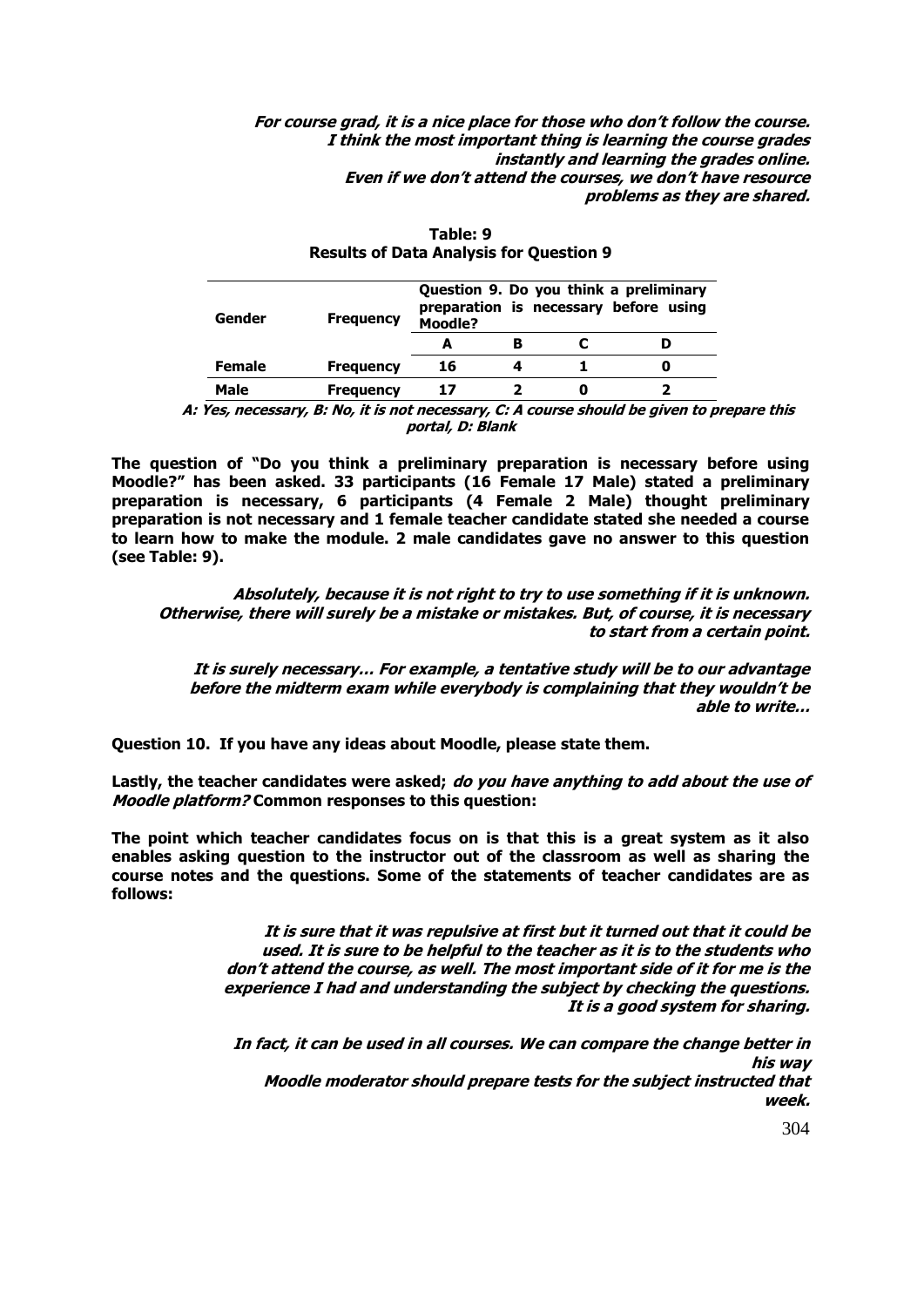**Generalizing its use in all courses will be beneficial to students. It is important to make use of the advantages of technology all the time. However, because of the problems occurring at course enrollment times at first, the students may have a negative attitude to Moodle, so these problems should be reduced. Thanks… That's an awesome system, it should be used everywhere and should immediately be prevalent in all universities.** 

**This system is great, but the appropriate environment should be organized in order for it to be used. In short, even if I fail in the course, I want to thank you my dear teacher for providing me to experience this change.** 

**I really want to have the education about the installation of this system and want to use it in my teaching life. Additionally, the exam given within this system has been efficient when enough time is given.** 

# **RESULTS AND DISCUSSION**

**This study was conducted on the third grade teacher candidates having Physics course at Primary Education Department of Education Faculty.** 

**The aim of this study is to understand the teacher candidates' course experiences by creating an online learning framework, to create a sharing environment with their friends and instructors related to course out of classroom, and to engage this platform into instruction and assessment process.** 

**In accordance with this aim, teacher candidates were asked 10 open-ended questions and findings obtained were assessed.** 

**According to this; 78.57% of the teacher candidates responded as "yes" and "partly" to the question "Can you link and interpret the physical principles to the situations you come across in your daily life?" asked in order to evaluate the effect of Moodle use and to find out the teacher candidates' current position about correlating or interpreting the science with daily events, one of the main aims of teaching science course according to MEB (Ministry of Education). That is, we can say that they are able to correlate the situations they come across in their daily lives to the physics principles. It can be stated that according to teacher candidates' responses given, their correlation level increased more after the use of Moodle in the course.** 

**Most of the teacher candidates (83.33%) responded "partly" or "completely" to the question "Do you have difficulty in explaining the subjects related to Physics course" and 16.66 % stated they had no difficulty.** 

**59.52% of the teacher candidates responded to the question "How would you like the Physics course to be taught" as by doing more exercises and by correlating it to daily life, 19.04% responded as "at a more basic level", 7.14% by teaching the basic logic of physics while 9.52% stated that the current system was quite good. Their responses indicate that teacher candidates have not fully been adapted to the system applied yet.** 

**We see that most of the teacher candidates (76.19%) are content and some are not content (16.67%) and others are not adapted to this system (7.14%) according to their answers given to the question "Are you content with Moodle use in doing the Physics course?"**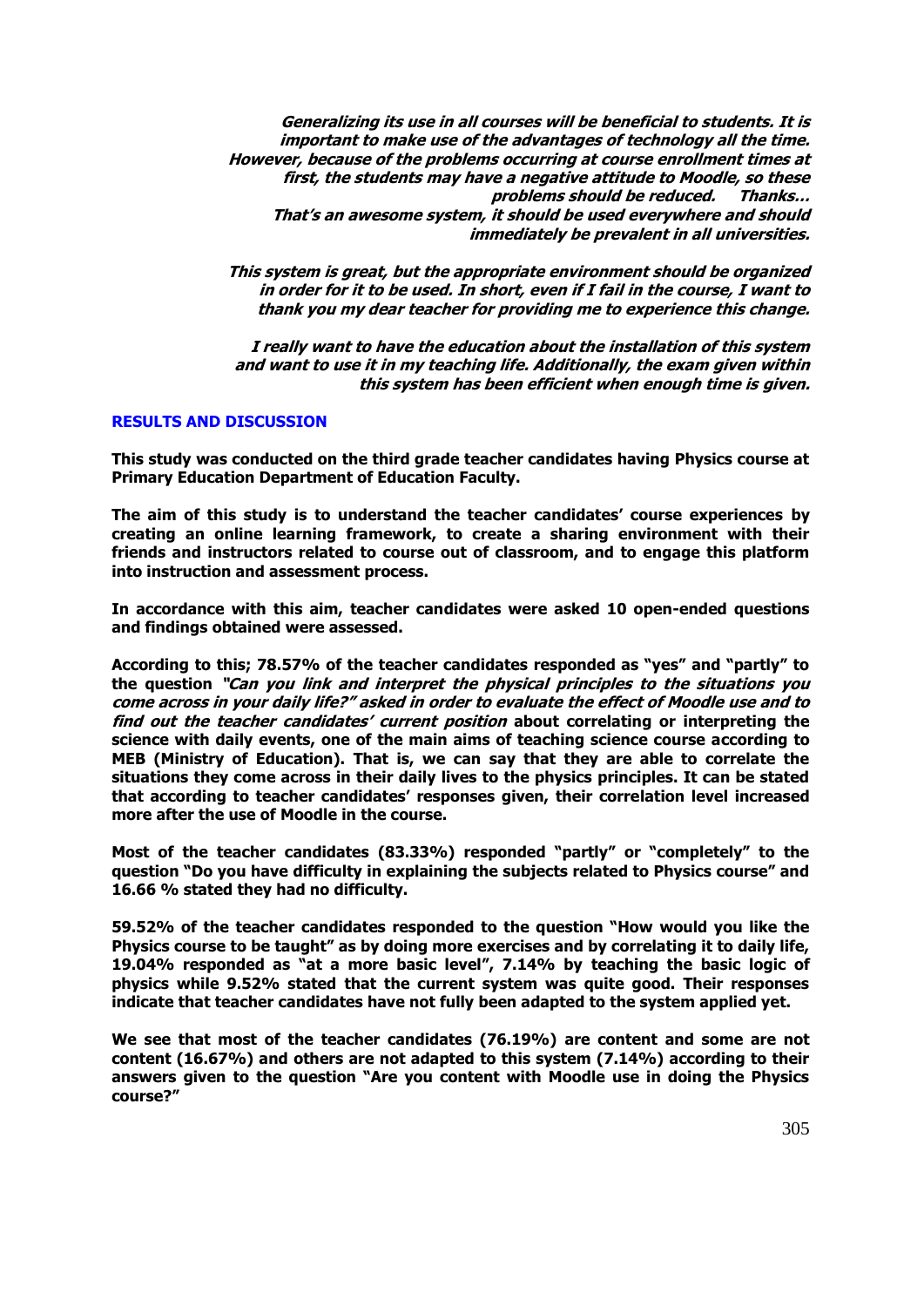**The candidates were asked if the use of Moodle had been influential in changing their ideas about physics course. From the analysis of responses given, it is seen that 50% of the participants stated it didn't affect, 38.1 % stated it affected and 7.4 % stated it partly affected.** 

**From the responses to "Did continuing the Physics course with the help of Moodle change your attitude towards Physics course?" it is seen that a positive or negative change in their attitudes occurred in most of the candidates (54.76%).** 

**We see that most of them (85.71%) think of using Moodle based on the question "do you think of using Moodle in your teaching life?" 52.38% of the participants responded as instruction process, 28,57 % as course grading, 4, 76% assessment and 2.38 % as interaction and sharing function to the question "what is the first function of using Moodle and which do you think is the most important?"**

**Most of the teacher candidates (80.95%) responded to the question of "Do you think a preliminary preparation is necessary before using Moodle?" as it required a preliminary preparation, and some (14.3%) indicated that it could be used easily with their current computer knowledge and it didn't require a preparation phase. Based on these, we can conclude a preparatory phase is required before using this system.** 

**It is also possible to conclude that using this system is a very good experience on part of the teacher candidates and it makes them content to use it when their response is evaluated to the question "If you have any ideas about Moodle system, please state them".** 

**As a summary; the results show that teacher candidates have positive ideas about course instruction with the use of Moodle.** 

**It is seen that teacher candidates are indecisive about whether the use of Moodle would change their ideas and attitudes related to Physics.** 

**What makes them content in this system is the share of course notes and instant access to their exam evaluations. However, teacher candidates should be given information about Moodle platform before applying to the courses with this system, and a few courses should be made together with sample practices.** 

# **CONCLUSIONS AND EDUCATIONAL IMPLICATIONS**

**In this article, we presented prospective teachers' views about potential contributions of applying moodle to course content in some physics subjects.** 

**Like that is dealt with above, students mentioned that using moodle in this course has been earned to course activity and/or property. In this way, such blended learning applications facilitate the actively participation to lesson.** 

**Students are challenged to doing research. Prospective teachers tend to use this method in their professional life; therefore, it is recommend that offering challenging possibilities to them about their using.** 

**It is recommended that this application is become widespread in education (especially higher education in Turkey).**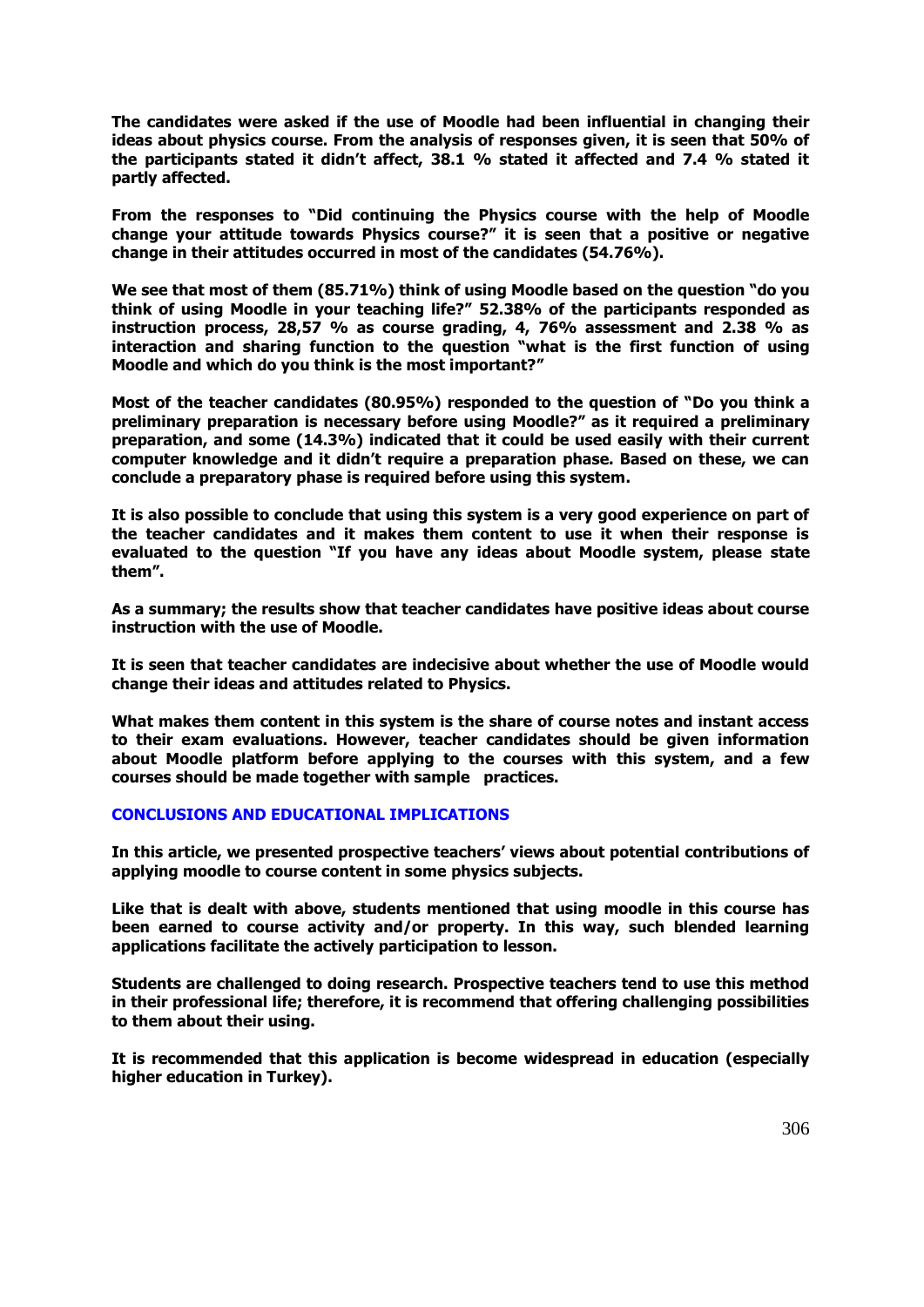# **BIODATA and CONTACT ADDRESSES of AUTHORS**



**Fatma TAŞKIN EKICI graduated from Ondokuz Mayıs University, Faculty of Education, Department of Biology Education in 1999. In 2002, she received his M.S from Pamukkale University and in 2008 she received his Ph.D. from Gazi University. Her research interests are Nature of Science, Biology and Science Education and ICT Integration into Education. She is working as Assis. Prof in PAU Faculty of Education, Science Education Dept.** 

**Asst. Prof. Dr. Fatma TAŞKIN EKİCİ Pamukkale University, Faculty of Education, Science Educaion Denizli, 20070, TURKEY Phone:+90 258 296 1106 Email: [fekici@pau.edu.tr](mailto:fekici@pau.edu.tr)** *23H*



**Izzet KARA graduated from Firat University, Faculty of Science & Art, Department of Physics in 1991. In 1993, he received his M.S and in 1997 he received his Ph.D. from Firat University. His research interests are MD simulation and science education. He was head of the department of Computer and Instructional Technology between 2002-2011 years. He is also Vice Dean Pamukkale University Faculty of Education.** 

**Assoc. Prof. Dr. Izzet KARA Pamukkale University, Faculty of Education, Science Educaion Denizli, 20070, TURKEY Phone:+90 258 296 1036 Email: [ikara@pau.edu.tr](mailto:ikara@pau.edu.tr)** *24H*



**Erhan EKICI graduated from Pamukkale University, Faculty of Science & Arts, Department of Physics in 1999. In 2004, he received his M.S and in 2009 he received his Ph.D. from Gazi University, Educational Science Institute, Department of Science Education. His research interests are Physics and Science Education and ICT Application and their Integration into Education. He is working as Assistant of Professor in PAU Faculty of Education, Computer and Instructional Technologies Education** 

**Department.** 

**Asst. Prof. Dr. Erhan EKİCİ Pamukkale University, Faculty of Education, Computer and Instructional Technologies Education Department Denizli, 20070, TURKEY Phone:+90 258 296 1237 Email: [eekici@pau.edu.tr](mailto:eekici@pau.edu.tr)** *25H*

#### **REFERENCES**

**Alavi, M., & Dufner, D. (2005), Technology-mediated collaborative learning: A research perspective. In S. R. Hiltz & R. Goldman (Eds.), Learning together online: Research on asynchronous learning networks. (pp. 191–213). Mahwah, NJ: Lawrence Erlbaum.** 

**Antonenko, P. (n.d.). Modular object-oriented Dynamic Learning Environment: What open source has to offer, Association for Educational Communications and Technology, Chicago, N/A, 2004, October 19–23, 9p.**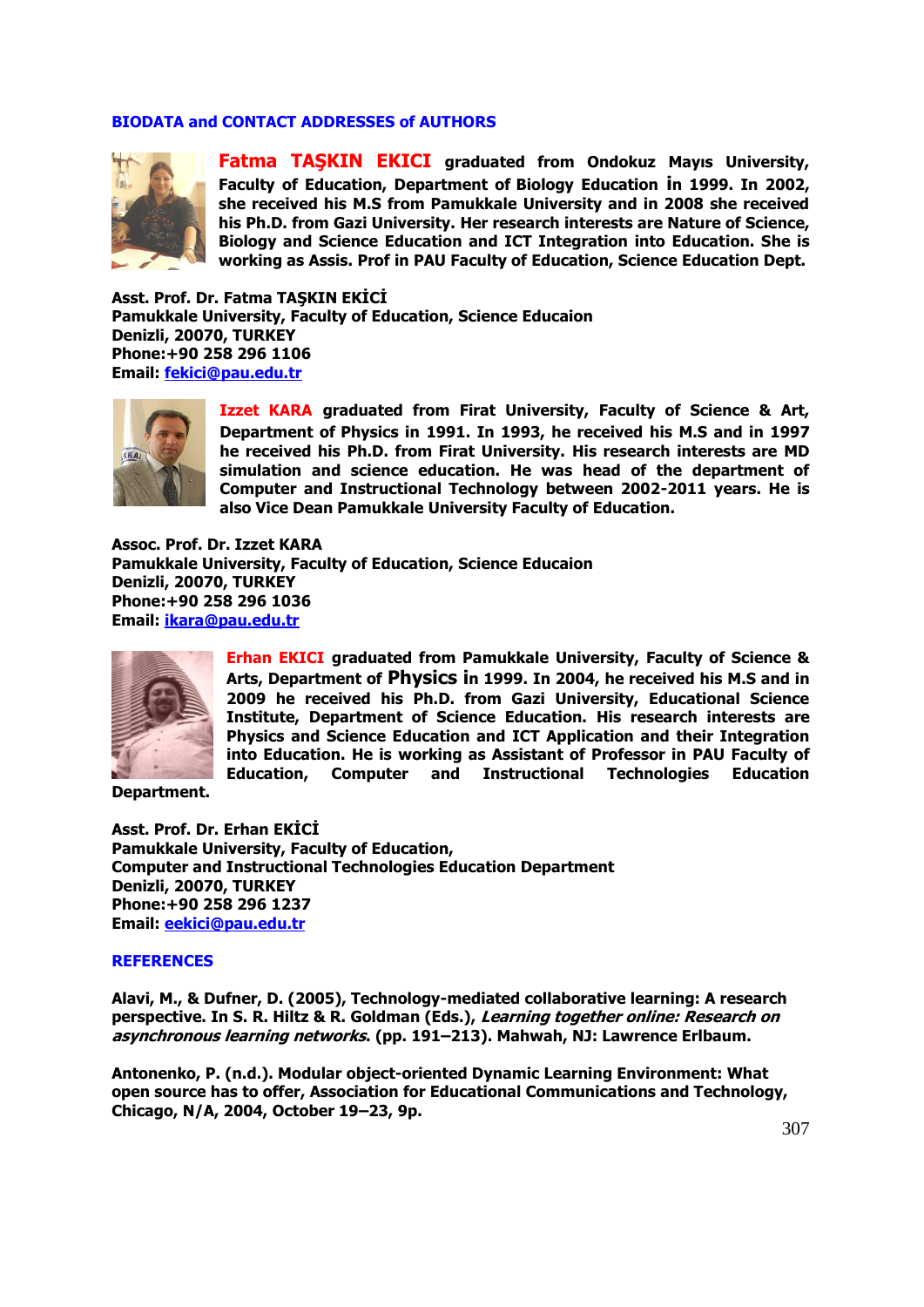**Bangert, A. W. (2004). The seven principles of good practice: A framework for evaluating on-line teaching. Internet and Higher Education, 7(3), 217–232.**

**Bedard-Voorhees (2005). Developing a Twenty-First Century Faculty: Institutional Structures and Strategies for Online Instruction. Retrieved June 8, 2006, at**  *26H***<http://voorheesgroup.org/Projects.html>**

**Benbunan-Fich, R., Hiltz, S.R., & Harasim, L. (2005). The online interaction learning model: An integrated theoretical framework for learning networks. In S.R. Hiltz & R. Goldman (Eds.), Learning together online: Research on asynchronous learning networks. Mahwah, New Jersey: Lawrence Erlbaum Associates.** 

**Bennett, S., & Lockyer, L. (2004). Becoming an online teacher: Adapting to a changed environment for teaching and learning in higher education. Educational Media International, 41(3), 231-244.**

**Berge, Z. L. (2000). Components of the online classroom. In R. E. Weiss, D. S. Knowlton &** 

**B. W. Speck (Eds.), Principles of effective teaching in the online classroom. (pp. 23-28). San Francisco: Jossey-Bass.** 

BlackBoard (2007). [http://www.blackboard.com](http://www.blackboard.com/)

**Bower, B. L. & Hardy, K. P. (2004). From correspondence to cyberspace: changes and challenges in distance education. New Directions for Community Colleges, 128, 5–12.** 

**Buddie, D. (2006, Jan. 30).. Zalatwic – Using MOODLE to accomplish things. Association for Learning Technology. Retrieved January 4, 2008, from**  *28H***[http://newsletter.alt.ac.uk/e\\_artilce000519949.cfm](http://newsletter.alt.ac.uk/e_artilce000519949.cfm)**

**Carmichael, A. (n.d.). Helping young people to learn at their own pace in a rural area Moodle. Retrieved January 4, 2008, from [http://wwwdfes.gov.uk](http://wwwdfes.gov.uk/)** 

**Claroline (2007).** *230H***[http://www.claroline.net](http://www.claroline.net/)**

**Cole, J. & Foster, H. (2008). Using Moodle. Sebastopol, CA: O'Reilly Media, Inc.**

**Cole, J. (2005). Using Moodle: teaching with the Popular Open Source Course Management System. O'Reily Media Inc, USA: Sebastopol.** 

**Conrad, R, & Donaldson, J. (2004). Engaging the online learner: Activities and resources for creative instruction. San Francisco: Jossey-Bass.** 

**Dougiamas, M., & Taylor, P. C. (2003) Moodle: using learning communities to create an open source course management system, in D. Lassner & C. McNaught (Eds) ED MEDIA2003: Proceedings of the 15th world conference on educational multimedia and hypermedia & world conference on educational telecommunications, 171-178. Norfolk, VA: Association for the Advancement of Computers in Education (AACE).** 

**Durham Academy. (2008). Retrieved January 4, 2008, from <b>[www.da.org](http://www.da.org/)** 

**Hannafin, M.J. (1997, December). The case for grounded design: What the literature suggests about effective teaching, learning, and technology. Keynote presentation at the**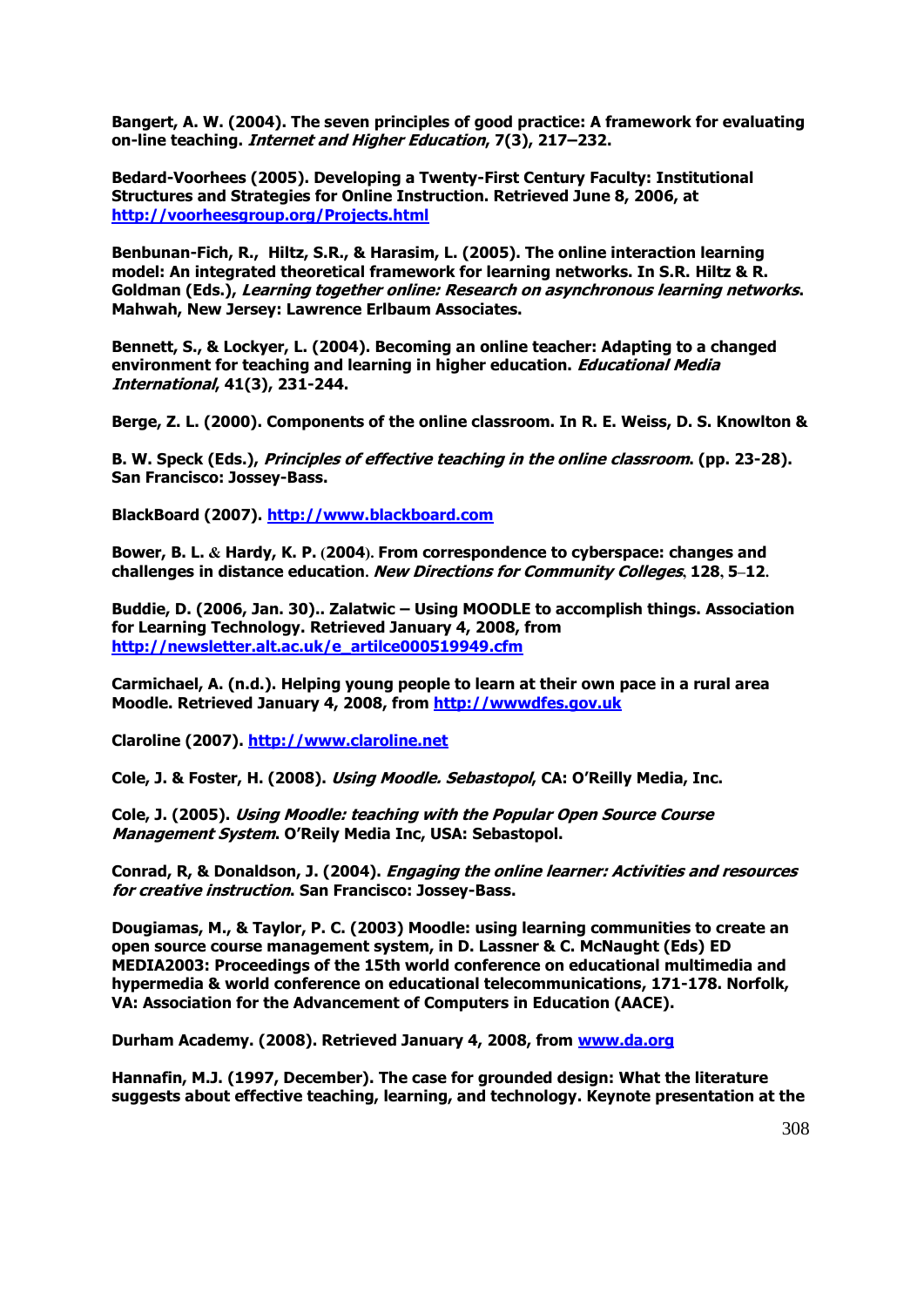**meeting of the Australian Society for Computers in Tertiary Education (ASCILITE), Perth, Australia.** *23H***<http://www.curtin.edu.au/conference/ASCILITE97/papers/Hannafink/Hannafink.html>**

**Hannafin, M. J., & Land, S. M. (1997). The foundations and assumptions of technologyenhanced, student-centered learning environments. Instructional Science, 25, 167-202.**

**Hirumi, A. (2005) 'In Search of Quality: An Analysis of e-Learning Guidelines and Specifications', Quarterly Review of Distance Education, 6,4, p. 309–330.** 

**Ilias. (2007).** *23H***[http://www.ilias.de](http://www.ilias.de/)**

**Kaminski, J. (February, 2005). Editorial: Moodle – a User-Friendly, Open Source Course Management System. Online Journal of Nursing Informatics (OJNI), Vol. 9, No. 1 [Online]. Available at** *234H***[http://ojni.org/9\\_1/talktech.htm](http://ojni.org/9_1/talktech.htm)**

**Kenny, et al., 2006. A pilot study of problem formulation and resolution in an online problem-based learning course. The International Review of Research in Open and Distance Learning. v7 i3.** 

**Ko, S., & Rossen, S. (2001). Teaching online: A practical guide. Boston7, Houghton Mifflin** 

**Land, S. M., & Hannafin, M. J. (2000). Student-centered learning environments. In D. Jonassen (Ed.) Theoretical Foundations of Learning Environments (pp.1-19) Mahwah, NJ: Lawrence Erlbaum Associates.** 

**Maikish, A. (2006). MOODLE: A free, easy, and constructivist online learning tool. MultiMedia & Internet@Schools, 13(3), 26-28.**

**Martín-Blas, T., & Serrano-Fernández, A. (2009). The role of new technologies in the learning process: Moodle as a teaching tool in Physics. Computers & Education, 52, 35–44.**

**Morris, L. V., Wu, S.-S., & Finnegan, C. L. (2005). Predicting Retention in online general education courses. American Journal of Distance Education, 19(1), 23–36.**

**Mudle, K. (2007, June 1). Our pupils are getting into a right Moodle! The Cumberland**  News. Retrieved January 4, 2008, from http://www.cumberlandnews.

*236H***[Norman, C. \(2006\). Has Computing Changed Physics Courses?,](http://portal.acm.org/citation.cfm?id=1158951&dl=GUIDE&coll=GUIDE&CFID=59021134&CFTOKEN=91649346) Computing in Science and Engineering[, v.8 n.5, p.4-5, September 2006](http://portal.acm.org/citation.cfm?id=1158951&dl=GUIDE&coll=GUIDE&CFID=59021134&CFTOKEN=91649346) [doi>***237H***[10.1109/MCSE.2006.88\]](http://dx.doi.org/10.1109/MCSE.2006.88)** 

**Palloff, R. M., & Pratt, K. (1999). Building learning communities in cyberspace. San Francisco: Jossey-Bass.**

**Palloff, R., & Pratt, K. (2001). Lessons from the cyberspace classroom. San Francisco: Jossey- Bass Publishers.** 

**Palloff, R., & Pratt, K. (2005). Collaborating online: Learning together in community. San Francisco, CA: Jossey-Bass** 

**Preece, J. (2000). Online communities: Designing usability, supporting sociability. New York: John Wiley & Sons.** 

**Rice, W. H. (2006). Moodle e-learning course development. A complete guide to successful learning using Moodle. Packt Publishing**